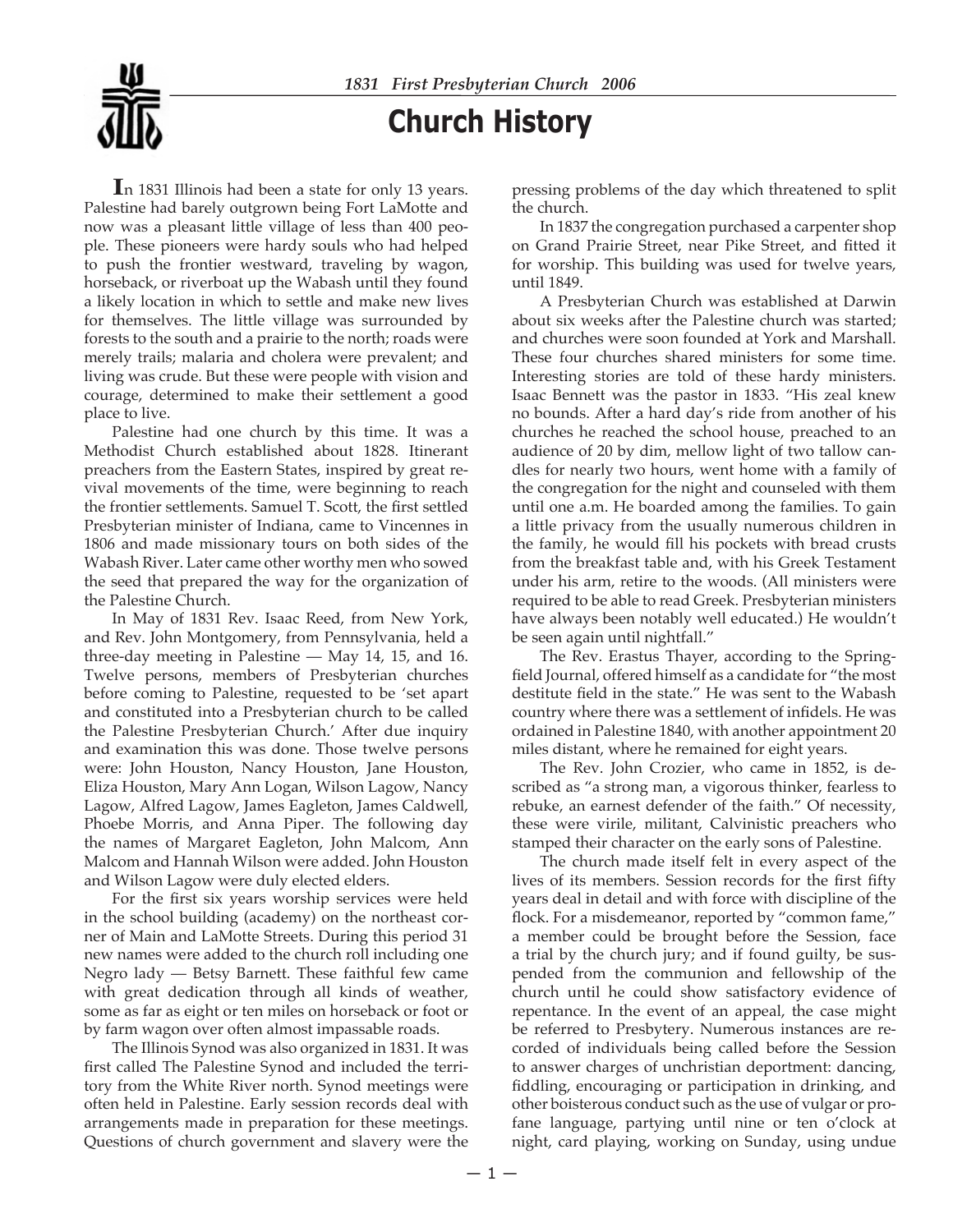pressure in collecting debt, fighting, and other scandalous behavior. All these reasons and more were sufficient cause for suspension. Church members were required to take the temperance pledge. Sermons were full of fire and brimstone and revival meetings of three to five days duration were held each year. One instance of suspension concerned a man suspected of drinking. For meeting after meeting from 1848 until 1855 he was called before the Session. Finally a witness said he had been helping clean out Mr. Bristol's cellar. He saw the suspect 'drink from a bottle, stagger, and talk foolishly,' so he was confident he was drunk. The suspension lasted until there was evidence of repentance. Another instance deals with a young man who threw a celebration party after his father had won in a local election. He was reprimanded for breaking his Temperance Pledge and using profane language.

In 1846 fifteen members asked to be dismissed to attach themselves to a new Presbyterian Church about to be formed in Robinson. This move was premature, however. The church was not strong enough to continue. After struggling along for nine years, it was dissolved by Presbytery, and the fifteen members again joined the Palestine congregation.

 In 1849 the local congregation was strong enough to raise \$1150, which aided by \$150 from the Church Extension Fund of Presbytery, was sufficient to build their first church. This building, 40 by 50 feet, was erected on the southwest corner of Main and Market Streets. It must have seemed like a grand edifice when completed. It was equipped with high-backed red plushpulpit chairs, ingrain carpet on the rostrum, aisles laid with red-striped hemp carpeting, and large chandeliers with kerosene lamps with trimming of royal blue and silver reflectors. A rostrum was built across the entire rear end of the church for the choir and for special entertainments. Improvements were added throughout the years. In 1871 the church purchased the first reed organ which was sometimes loaned to the Methodist Church for special occasions. Later it was given to the United Presbyterian Church at Duncanville, who eventually gave it to the Morea United Presbyterian Church. In 1875 an extra eight feet was added to the length of the building.

 The original old-style windows were replaced with small panes of Gothic style, glazed with red-stained glass. However, this proved a doubtful improvement. Light coming through the stained glass gave an unearthly appearance to the ladies' complexions and costumes. Some of the more irreverent men suggested that it reminded them of a saloon. Finally the ladies raised money and put white chipped glass in the lower sashes. By 1900 the kerosene lamps were replaced with electric lights and a hot air heating plant was installed. Palestine Presbyterian felt equal to any city church in grandeur.

 Not the least in importance was the church bell. The bell, handsomely decorated with a wide band showing angelic figures, was cast in the Buckeye Bell Foundry in Cincinnati in 1849 and brought to Palestine by steamboat via the Wabash River. It is still in use in the present church. It has a clear, beautiful tone which has been heard as far as Merom or Hutsonville on clear days. Its ringing has marked many of Palestine's memorable days — worship services, weddings, New Year's celebrations. An early custom of the church was the tolling of the solemn funeral knell, the first one being for Mr. William Wilson in 1850. The last one tolled at the hour of death was for Mr. George W. Highsmith in 1903. The bell was also tolled for funeral processions. It would be tolled the number of corresponding years of the deceased's age. The last funeral possession the bell tolled for was Mrs. Rachel Kitchell in 1919. A favorite story tells how boys of the town would watch for the sexton to leave the church to go down town. The boys would run in and toll the bell, then hide behind the big sycamore tree in the church yard and watch the frantic sexton run back to the church.

 Another interesting story deals with an idea the visiting ladies brought back from the cultured East. It was the custom there for each family to purchase at auction its own pew. The idea was considered and thought worthy; so the auction of the pews was held. One member, a man of some wealth, bid in the first five pews. The sale was halted for a conference to learn his intentions. He said the first pew was for the boys, the second for the widows, the third for spinsters, the fourth for the poor, etc. The fact was that he was against the whole procedure. He was financially able to buy all the pews, and he felt that they should be free. This stopped the sale, and pews have always been free in the Palestine Presbyterian Church.

 One of the most highly esteemed ministers of this period was Rev. S. J. Bovell. He had come to Palestine in 1857 to take charge of a literary institution known as the Palestine Academy. He served as a supply minister during the time that the regular minister was serving army duty. He served again as minister in 1880 and was noted for his humorous, dry jokes. He came from Scotch Irish descent of the Blue Stockings.

 Palestine became the mother of churches. In 1861 she released 26 members to form a new church on what is now State Route One, about ten miles southwest of Palestine. This was the Beckwith Church. In 1873 she released 44 members to join a second attempt to found the Robinson church. This attempt was successful. Palestine, Beckwith, and Robinson shared a minister for some years. He made his home in Robinson. This division of time hurt the progress of the other two churches. By 1892 Robinson was strong enough to support a minister alone.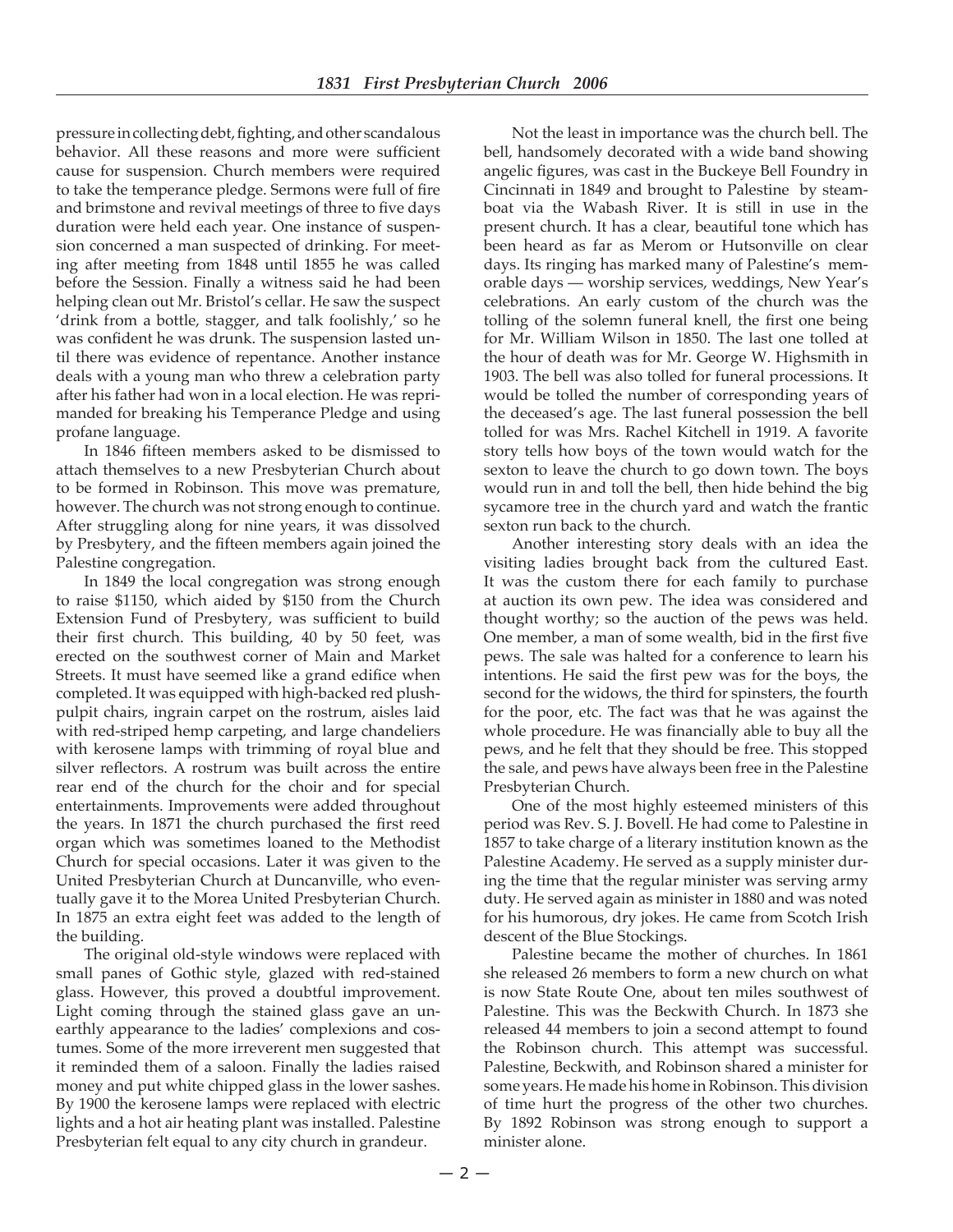In 1899 a United Presbyterian Church was formed in Palestine from about 40 members from the Morea United Presbyterian Church who asked to be constituted. Families represented here were Fifes, Welshes, Hughes, Oldhams, Spencers, Richeys, MacHattons, Beesons, and Johnsons. They met in the building formerly used by the Methodists on Pike Street just north of the present Presbyterian location. The United Presbyterians were even more rigid in discipline than the Presbyterian Churches of the USA. Rent was paid to Mr. Wise Stout to prevent an adjoining lot being used by the local boys for Sunday baseball games. This church disbanded about 1910, most members combining with the Presbyterian Church. Some of the members went to Morea or Duncanville which were both United Presbyterian Churches.

 Church membership did not come easily. Session records of 1850 tell of prospective members called to meetings for six consecutive days to be examined and approved.

 Session records near the turn of the century indicate a change in emphasis in the church. Less attention was paid to discipline of church members and more emphasis was placed on home and foreign mission support. An important date in the church's history was May 1906 when the Diamond Jubilee (75th) Anniversary was observed. The Rev. C. T. Phillips was installed at that observance — a minister who was greatly admired and who remained with the church until forced to retire, due to poor health, in 1914. The Diamond Jubilee was a threeday celebration. Miss Martha Patton gave an account of ministers who had served the church. Mrs. J. A. Ikemire gave a summary of the current work of the church and its prospects for the future. She related that the Sunday School had 90% attendance. The Christian Endeavor (young people's organization) had fifty members, and the Missionary Society was active with semi-monthly meetings. She concluded by stating, "Palestine is a favorable location for churches. The town is growing in population, in its industries, and its wealth. The surrounding country is rich and well able to liberally patronize the town. It is free from saloons and gambling houses — two great enemies of the church. We enter the last quarter of our first century with bright prospects." The Palestine Reporter carried an account of the celebration. Advertisements in that issue gave an interesting insight into the economy of the day. A one-year subscription to the Reporter cost \$1.00. The Chicago market listed prime cattle at \$4.00 to \$6.15; hogs at \$4.00 to \$6.55; and corn at 48¢ to 50¢ per bushel. W. H. MacHatton's store listed men's two-piece all wool suits at \$3.98, plaid percale at 4¢ per yard, and children's overalls at 25¢.

 By 1911 the congregation began to feel the need of a newer, larger and more modern building than the once-grand edifice that they had occupied for the past 63 years. On May 31, 1911 the Session met to "consider plans, appoint committees, and do the business necessary for erecting a new church, selecting and purchasing a site." It was resolved that the committee be empowered to solicit funds, secure plans, let contracts, convey property, and all other business essential until completion of the new church edifice. The committee consisted of Dr. J. A. Ikemire, C. A. Patton, Dr. D. J. Hughes, J. A. Wright, Robert Fife, Richard Jennings, and Nell Smith. Clerk of Session was Ira Bussard. Dr. O. G. Taylor was the moderator, and Rev. C. T. Phillips was the minister.

 The old building was needing repairs. In June 1912 it was decided to offer at auction all church property. The local paper carried the advertisement for "disposal of the Old Church House and site…corner of West Main and Market, Lot 95m (E ½ of SW ¼)." Matthew Fife offered the highest bid of \$1,340. Fife later moved the building about 75 feet farther west on Market near livery barns owned by Fifes. It was used for a time as a warehouse and later as a voting center. Many years later it was torn down by George Dickinson, Jr. and the lumber used in construction of his home.

 Worship services were held from that time until completion of the new building in the church house formerly occupied by the United Presbyterian Church during its brief existence from 1899 until about 1910, and originally occupied by the Methodist Church.

 In June 1914, the congregation resolved "that the trustees of this church are hereby instructed to purchase lots 7 and 8 in the Original Town of Palestine, Illinois, belonging to David Fife and Alta Fife, his wife, for the sum of Two Thousand Dollars." Mr. J. W. Gaddis of Vincennes submitted plans which the congregation "thought real well of." The cost was estimated to be less than \$10,000. By August donations of \$6,480 had been collected — a sizable sum for a time when good land was valued at \$20 to \$25 per acre. A Ladies Aid was organized to help raise funds. Markets, bazaars, quiltings, and dinners were held for that purpose.

 The familiar maple trees, planted a half century before by Rev. John Crozier, were removed from the front of the lot to facilitate street improvements; and on November 4, 1914, members of the congregation gathered at the new site for the laying of the cornerstone for the new church. Miss Nancy Patton, the oldest member present, turned the first spade full of earth. With Rev. J. S. Stevenson in charge, a copper box was placed in the cornerstone. The contents of this box included a Bible; a Confession of Faith of the Presbyterian Church USA; a history of the Presbyterian Church of Palestine; a roll of its members of that time; a copy of the Palestine Semi-Weekly Register containing an account of the church's Diamond Jubilee Anniversary; a copy of each of the town's newspapers plus the Chicago Herald of that day's issue; and photographs of the old church and plans for the new.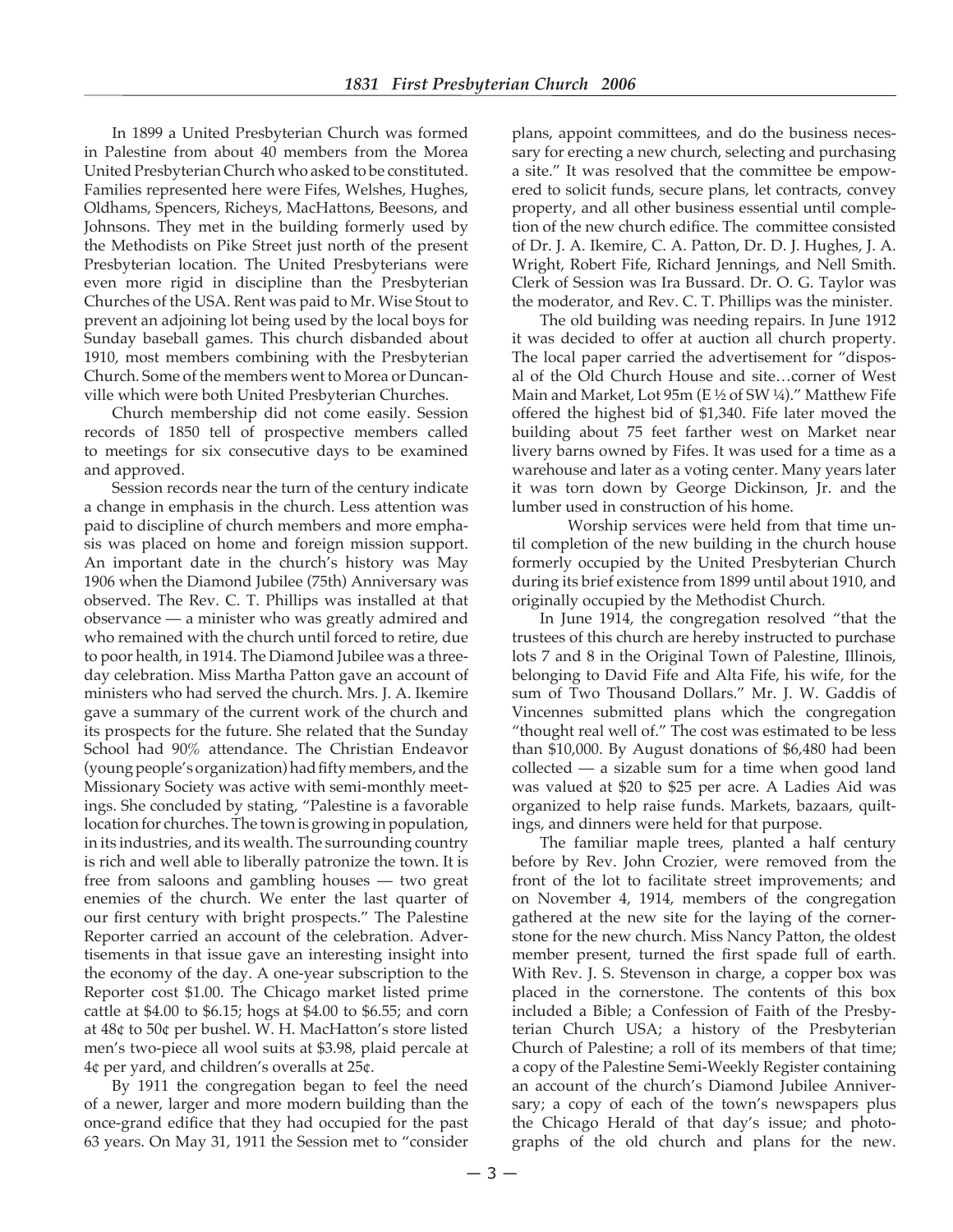Rev. C. T. Phillips, now retired, gave a fitting address.

Like most projects, the final cost ran higher than expected. But sufficient money was available, with a small balance remaining, to cover the complete cost — \$25,622.87. The United Presbyterian influence was evident in the design — a small stage and narrow, off-center aisles. The United Presbyterians believed that weddings or entertainments should not take place in the church. The beautiful stained glass windows, many given in memory of loved ones, were purchased from the Jacoby Art Glass Company of St. Louis at a cost of \$805.50. The pure-toned bell was moved from the old church to the belfry of the new one. The new church was dedicated by a proud congregation on May 16, 1915, on the 84th anniversary of its founding. Worship services were held each night for the following week with special music by Laota Wright and Kate Thompson.

The first manse had been purchased while Palestine was still sharing a minister with Beckwith Prairie. This was on the corner of Market and Steele Streets and was later sold to Dr. J. A. Ikemire. The second manse was purchased at 310 West Market Street and later sold to Chester Mills. In 1922 a manse fund was started by a donation from the Patton sisters. The lot just east of the church, already church property, was the natural location. It had been used as the minister's garden plot. Rev. Curry planted it to peanuts. This seemed the logical location for a new manse. Everett Seaney was asked to draw and submit plans to the church board for a sixroom and bath with porch in front and back, nine foot ceilings, size 32 by 44 feet. He agreed to prepare the plans within a week or less. Another bid was also submitted; but Mr. Seaney's bid was lower with \$4,852 for completion of the manse, including the furnace, plumbing, guttering, painting and connecting up with sewer and water. The contract was, therefore, let to Seaney and Duncan, Contractors.

 Trustee reports of that time indicate that money came in as pledged for the manse. However, a balance of \$1,800 was needed for curtains, light fixtures, etc. It was voted to borrow this amount from the bank. Another interesting story just preceding the erection of the manse tells of a minister who overstepped his authority by renting a house for \$25 per month. His agreement with the trustees was for \$20. When he pled his case he was told that was more than the church would stand for. They negotiated to \$21.50. Any more than that the minister would have to pay himself. The minister's salary in 1914 was \$1,000 per year — double what it had been in 1901.

 In 1926 Mr. Luke Wilson, of Kansas City, made a generous gift to the church of a new pipe organ, valued at \$4,000, in memory of his mother, Hannah Decker Wilson, wife of Isaac Newton Wilson. According to Dr. John Taylor who remembered the installation of the

organ, it was disassembled at the factory and shipped in crates on three freight cars to Palestine. (The Robinson Baptist Church bought an identical organ at the same time.) The crates filled so much of the sanctuary that no church services could be held for the two months it took to install the organ. This involved some rearrangement of the sanctuary. Two rows of pews had to be removed from the front to make room. A beautiful stained glass window in the east end of the building was covered by the 545 pipes. (The pipes we see are only for effect.) The area behind the pipes had been used for the church orchestra and the stained glass window illuminated the choir and orchestra. The lattice work covers the rest of the area.

 The installation of the organ, at a cost of \$1,000, was completed in time for Palm Sunday 1926. The organist from the movie theatre in Robinson played for Palm Sunday services. Dr. John Taylor and Dora Dickinson were taking lessons and played after that. The church wiring was not strong enough to accommodate the added demand. If the organ was played at night, all church lights had to be turned off. The organ was dedicated June 6, 1926, with an organ recital by Mr. John S. St. John, organist of the First Presbyterian Church of Vincennes. Rev. M. E. Prather was the minister at that time.

 The One Hundreth Anniversary was observed on May 15, 1931, during the ministry of Rev. J. G. Curry. Special music was furnished by talented children of the church: Bobby Magill, Marcia and Betty Jane Prather, and Shirley and Betty Dickinson. Dave Templeton gave a historical paper and Rev. John Farrell, a former minister, gave the sermon. Total membership in 1931 was 150.

 Subsequent anniversaries have been observed: in 1951, for the 120th and as a farewell for Rev. Samuel Mc-Neilley; in 1956 for the 125th; in 1971 for the 140th; in 1981 for the 150th; and now we observe the 175th.

 In 1958 the United Presbyterian Church and the Presbyterian Church USA merged into one denomination — the United Presbyterian Church in the USA. A yoked parish was formed in 1965 between the Palestine Presbyterian Church and the Pleasant View Congregational Christian Church. Members of the Morea Church were welcomed into the congregation in 1968 when the Morea Church was dissolved; and in 2005 several people from the Robinson Presbyterian Church were also welcomed into the congregation when that church was dissolved. Several items from the Robinson Church were given to the Palestine Presbyterian Church at that time. 

 We celebrated our 150th anniversary on May 3, 1981. Assisting in the service was Reverend Jean Huffman of Good Shepherd-Faith Church, Manhattan, New York; Interim Pastor Rev. Michael Shuff; and Ruling Elder Terryl Postlewaite. During the service the introduction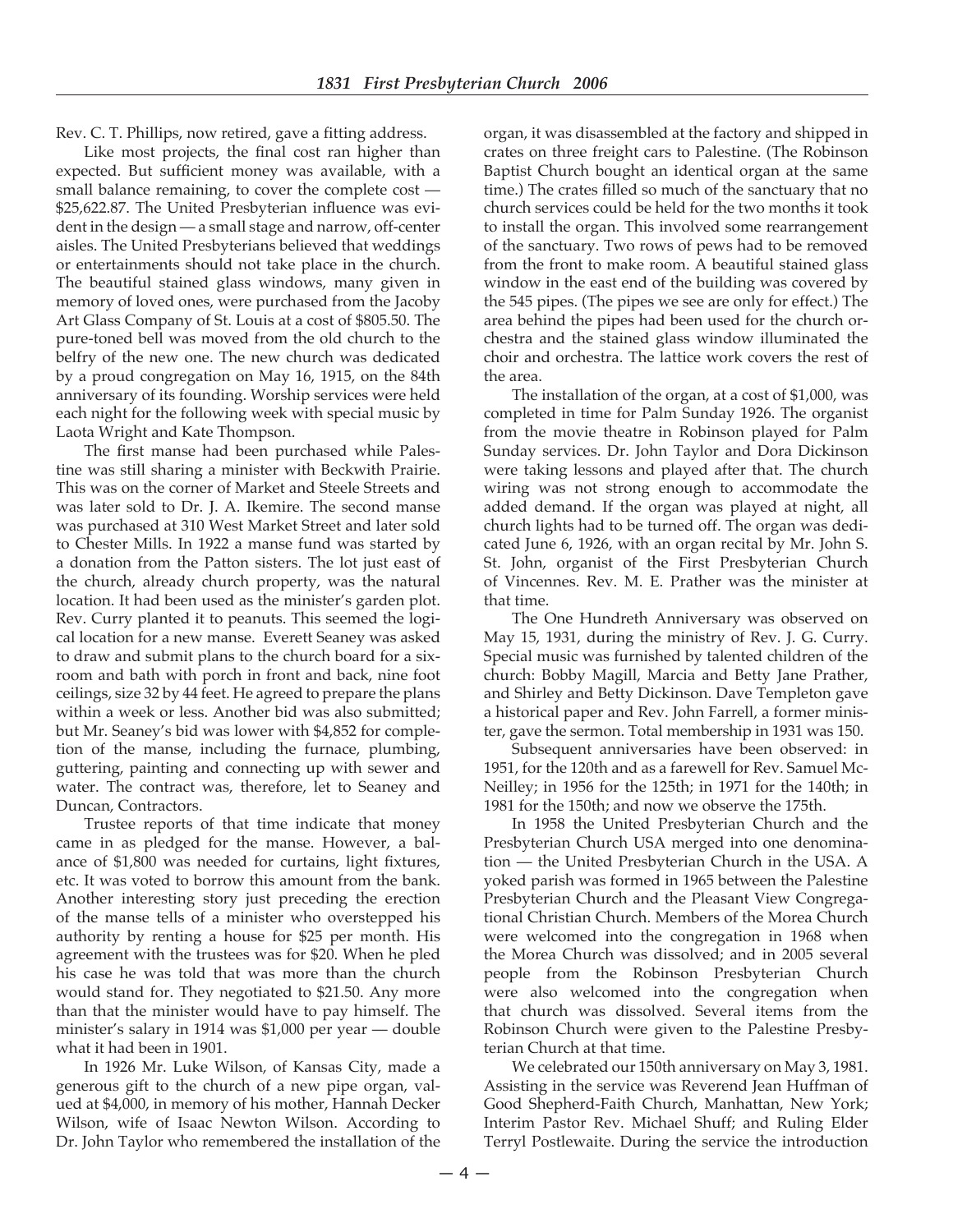of guests was made and special music was sung by the choir. After morning worship service a carry-in dinner was served. The program for the afternoon consisted of a pictorial history from the time the Presbyterian Church was founded, presented by the Koinonia Class. Special music was presented by the Max Fulling Family and a style show of wedding dresses from the earliest around the turn of the century were modeled by the women of the Variety Pack Class. The celebration ended with an Ice Cream Social giving friends time to visit one more time.

 Music has always been important in our church, but during the eighties there seemed to be a special emphasis on it. There was track lighting placed over the choir loft in 1984; and in 1986, The Moeller Organ Company was authorized to update the organ at an estimated cost of \$11,107 with the congregation donating \$8,140. In 1987 another beautiful gift of a Yamaha baby grand piano was given to the church by the John C. Fulling Family. In 1989 new robes were chosen for the choir and a new sound system was placed in the sanctuary.

 Other purchases made during the eighties were an outdoor bulletin board placed in front of the church and a TV and VCR. These items along with many others have been purchased through the years from the Memorial Fund which was established in 1956. The nursery was remodeled in order to make a classroom for one- and two-year-old children.

 There were both spiritual and physical improvements made during the nineties. Our Yoked Agreement with Pleasant View was revised and updated in 1992. A women's fellowship was formed with 15 to 20 people who met regularly. Our mission program was quite active. Kemmerer Village, Peacemaking, Oklahoma Bombing, Malawi Shallow Wells, Habitat for Humanity, and the Local Food Pantry were some of the needs that we supported. Several people from our church participated in the Inter-Cambio Mission.

 Physical changes made during the ten years were numerous. Carpet was installed in the church and the floor area around the organ was leveled for \$15,000 in 1990. Pew cushions were donated for the pews throughout the church adding to the beauty and comfort of all. The choir room was redecorated and refurnished into the Michael K. Magill Library.

 In 1991 Rev. Jim Nealeigh retired from our church. He served us faithfully for ten years. Dr. Ruth Dunn was the interim pastor. In 1997 the church hired copastors Revs. Ronald and Esther Pfeifer to lead us. We continued with both the church and manse landscaping in 1997 and 1998. The Elders started monthly breakfasts, and a web page for the church was started by Jim Ellis. The major improvement was the elevator installed in the southwest corner of the church at a cost of \$31,045. Preparing the area for the elevator including concrete

and masonary work, electrical wiring, and building the enclosure (chamber) for the elevator was done under the direction of local contractor Clifford Adams. The elevator equipment was installed by ADA Total Access, Inc. from East Peoria, Illinois.

 In the 2000's the church was very involved in its outreach and mission work. We participated in the first community communion service. About 300 were present. Jim Bryans attended the General Assembly as the representative of Southeastern Illinois Presbytery. It was quite an honor for a young man. We also had seven women from our church attend the Presbyterian Women's Churchwide Gathering in Louisville, Kentucky.

 In November 2001 the women of the church hosted the Southeastern Illinois Presbytery for an all-day meeting. As far as we know nobody had done this before. Undertaking another big project, the Koinonia Class refurbished the nursery. In 2002 we took on the sponsorship of the After School Program which has been a big success.

 Missions rose to the fore in 2003. We participated in the Heifer Project and Marion Medical Mission providing three wells and three hearing aids for the people of Malawi. Two important things happened in 2004. First was the remodeling of the kitchen by the Koinonia Class with the help both financially and physically from all the Sunday School Classes. It was a big job but well worth it. Secondly was the resignation of Eric Fulling as choir director after 25 years. Linda Ryan-Catt assumed the position. In 2005 our church helped send nine members on the Inter-Cambio Mission trip to Mexico. Co-pastors Ronald and Esther Pfeifer gave their resignation. Their last service was July 3. Rev. Tom Akers is now serving as interim pastor until the pulpit is filled.

 Four young people from this church have entered the ministry. Margaret Jean Huffman was ordained and has worked in the field of Christian Education. She was the Assistant Pastor of the Good Shepherd-Faith Presbyterian Church in New York City until her retirement. Charles Richey was a minister with several scattered churches in the oil country surrounding Busby, Alberta, Canada. Harold Fuller, a Baptist minister, is presently serving as chaplin at a hospital in Gresham, Washington. Kevin Buchanan was ordained. He has resigned his pastorate and is now a counselor for the Presbytery of Northern California. In 1999 Karren Greene and Tom Sherman took two years' training to become lay ministers.

 Dates and histories fail to give appreciation to the many devout and dedicated people who have spent their lives in Christian living and to the influence they have exercised upon their church and community. The Palestine Presbyterian Church has been a force for good for 175 years. In 2006 we have a total membership of 171 and are blessed with numerous people who devote countless hours to their home church including the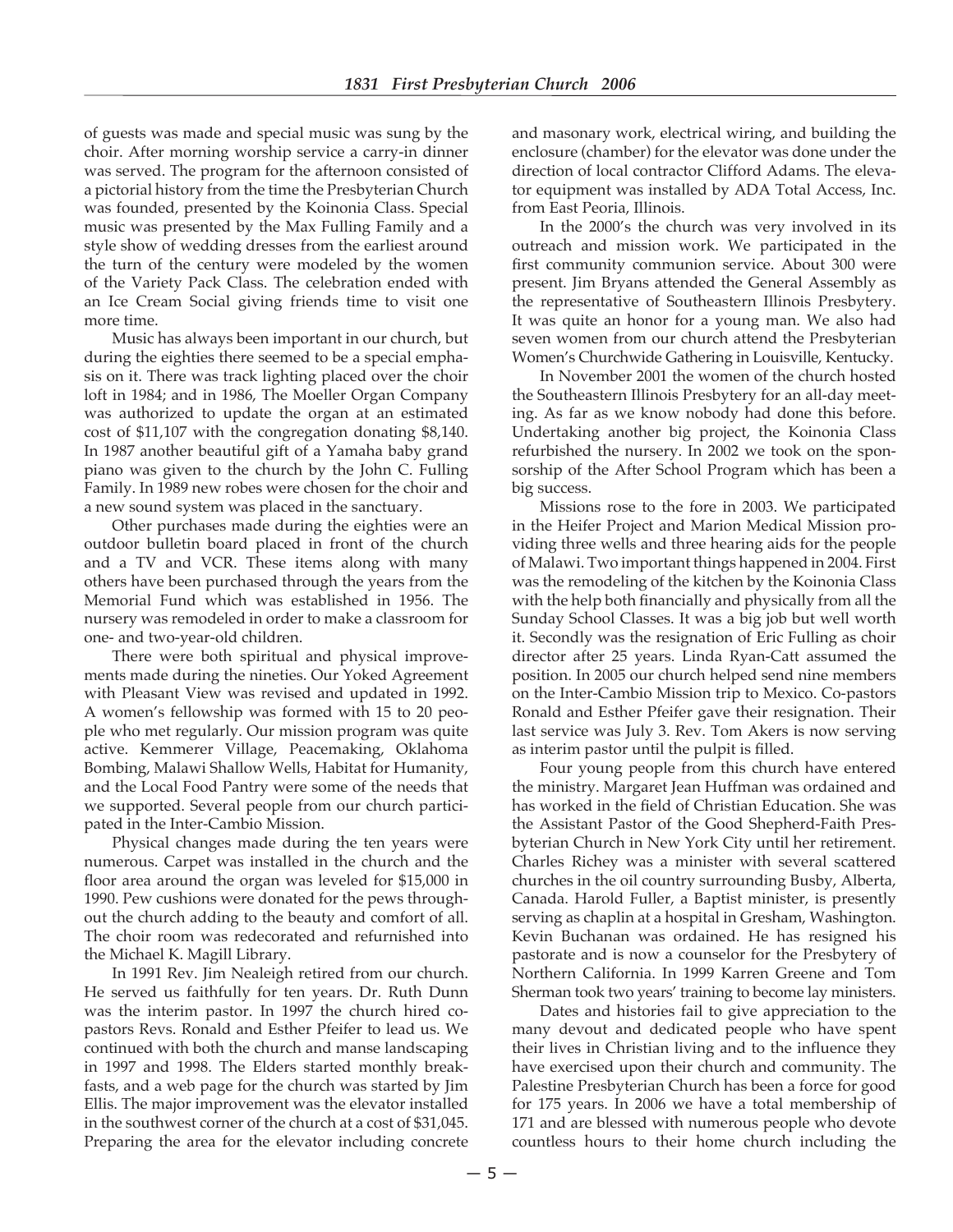Elders, Trustees, Sunday School teachers, choir members and musicians as well as many others who serve behind the scenes on various committees within the church and help with activities involving the community churches such as Vacation Bible School. With God's help, much good may be accomplished in the years ahead.

 In 1956 when our church celebrated its 125th Anniversary, a historical paper was written by Mrs. E.W. Mills. Her concluding comments state, "We enjoy our church life together and hope to strenghten and deepen our understanding of God's will for us and our commitment to His service. Perhaps the 100th Psalm most clearly expresses our joy and thankfulness for the gift of our church." Her statement is still applicable today. Therefore, the 100th Psalm is printed below just as Mrs. Mills did 50 years ago.

#### Psalm 100

*Make a joyful noise unto the Lord, all ye lands. Serve the Lord with gladness: Come before his presence with singing.*

*Know ye that the Lord he is God: It is he that hath made us, and not we ourselves; We are his people, and the sheep of his pasture.*

*Enter into his gates with thanksgiving, And into his courts with praise: Be thankful unto him, And bless his name. For the Lord is good: His mercy is everlasting; And his truth endureth to all generations.*

*In 1981 when the 150th Anniversary was celebrated, the church history was written by Kathryn Walker Herning from historical accounts written by Mrs. Ola Taylor, Miss Edna Paull, the Patton Sisters, Mrs. J. A. Ikemire, and Mrs. Fred Richey. The history of our church has been updated and written by Mrs. Dorothy Magill and Mrs. Mary Ann Coulter assisted by Mrs. Mary Ellen York and Mr. Paul Postlewaite who researched church history for events of the last twenty-five years.*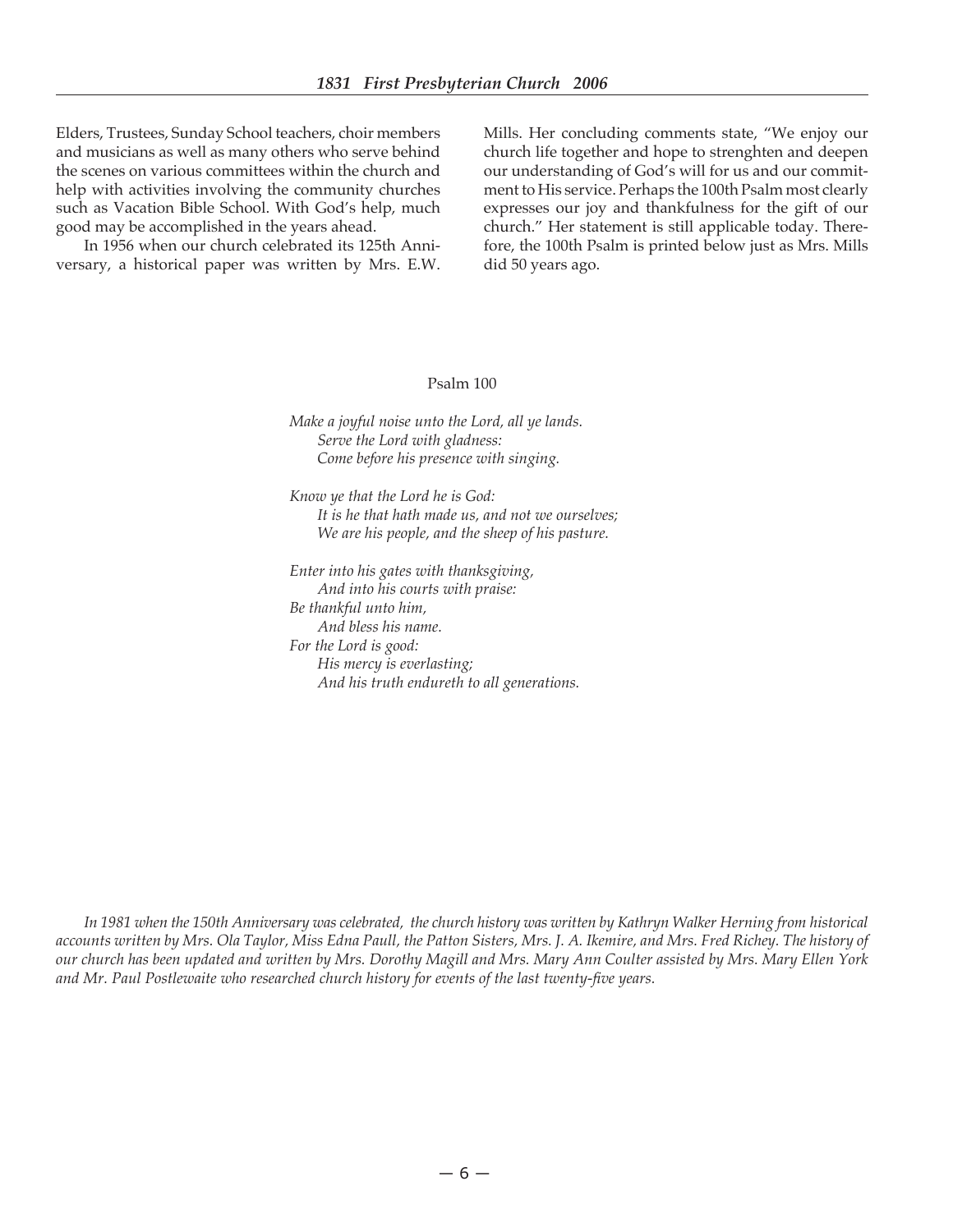

**Ministers**

**T**he First Presbyterian Church of Palestine, Illinois was organized May 14-15-16 in <sup>1831</sup> by the Rev. Isaac Reed, a missionary from New York, and Rev. John Montgomery, from Pennsylvania. Samuel T. Scott, the first settled Presbyterian minister of Indiana, came to Vincennes in 1806. He made missionary tours on both sides of the Wabash River. He and other missionaries had sown seed that prepared for the establishment of a church here. There were sixteen charter members. Following is a list of ministers who have served the church throughout the years.

> *"It was he who gave some to be apostles, some to be prophets, some to be evangelist, and some to be pastors and teachers ." Ephesians 4:11*

| Rev. John Montgomery, S.S.  1831                                                              |
|-----------------------------------------------------------------------------------------------|
| Rev. Reuben Hale, S.S 1832                                                                    |
| Rev. James Crawford, S.S 1833                                                                 |
| Rev. Isaac Bennett, S.S 1834 - 1840                                                           |
| Rev. Erastus Thayer 1840 - 1848                                                               |
|                                                                                               |
| Rev. Joseph Platt 1850 - 1851                                                                 |
| James N. Alexander                                                                            |
| Rev. John Crozier 1851 - 1855                                                                 |
| Rev. Joseph Platt 1855 - 1858                                                                 |
| Rev. A. M. McFarland  1858 - 1868                                                             |
| Rev. S. J. Bovell<br>(Stated Supply during absence of Rev. McFarland<br>serving in U.S. Army) |
| Rev. J. C. Thornton 1869 - 1871                                                               |
| Rev. Aaron Thompson. 1872 - 1873                                                              |
| Rev. Thomas Spencer 1874 - 1876                                                               |
| Rev. John E. Carson 1877 - 1879                                                               |
|                                                                                               |
| Rev. Samuel Lagrange 1880 - 1882                                                              |
| Rev. J. W. Knotts 1883 - 1884                                                                 |
| Rev. J. T. Wright 1885 - 1887                                                                 |
| Rev. J. A. Bartlett. 1888 - 1889                                                              |
| Rev. Theodore Hunter 1890 - 1891                                                              |
|                                                                                               |
| (At this time Robinson and Palestine churches<br>separated and Rev. Lish went to Robinson.)   |
| Rev. M. H. Ambrose 1893 - 1899                                                                |

| Rev. John Farrell, S.S 1899                   |
|-----------------------------------------------|
| Rev. L. J. Hawkins 1899 - 1903                |
| Rev. Dr. W. S. Pryse 1903 - 1905              |
| Rev. F. Schell, S.S. 1905                     |
| Rev. C. T. Phillips 1906 - 1914               |
| Rev. J. S. Stevenson. 1914 - 1916             |
| Rev. James G. Curry 1917 - 1925               |
| Rev. M. E. Prather. 1925 - 1932               |
| Rev. James B. Muir 1932 - 1934                |
| Rev. C. J. Grimes 1934 - 1941                 |
| Rev. James W. Rankin  1941 - 1943             |
| Rev. W. A. Horn 1943 - 1944                   |
| Rev. Samuel McNeilly  1945 - 1951             |
| Rev. Curtis March. 1952 - 1955                |
| Rev. Edgar Mills 1956 - 1960                  |
| Rev. Dean Overholser  1961 - 1964             |
| Rev. Leroy Persohn, Jr. 1965 - 1969           |
| Rev. Richard T. Hartshorn  1970 - 1978        |
| Rev. Michael Shuff, Interim  1978 - 1981      |
| Rev. James P. Nealeigh  1981 - 1991           |
| Dr. Ruth Dunn, Interim 1991 - 1993            |
| Rev. Gordon Page. 1993 - 1996                 |
| Interim Ministers  1996 - 1997                |
| Rev. Ronald A. Pfeifer, Co-Pastor 1997 - 2005 |
| Rev. Esther K. Pfeifer, Co-Pastor 1997 - 2005 |
| Rev. Tom Akers, Interim 2005 - Present        |

There have been many other ministers who have served the First Presbyterian Church in recent years during the absence of a full-time pastor. Among them were Rev. John Dunstan, Rev. Frank Finkbiner, Rev. Paul Gettinger, and Rev. Chester O'Neal, as well as numerous lay people.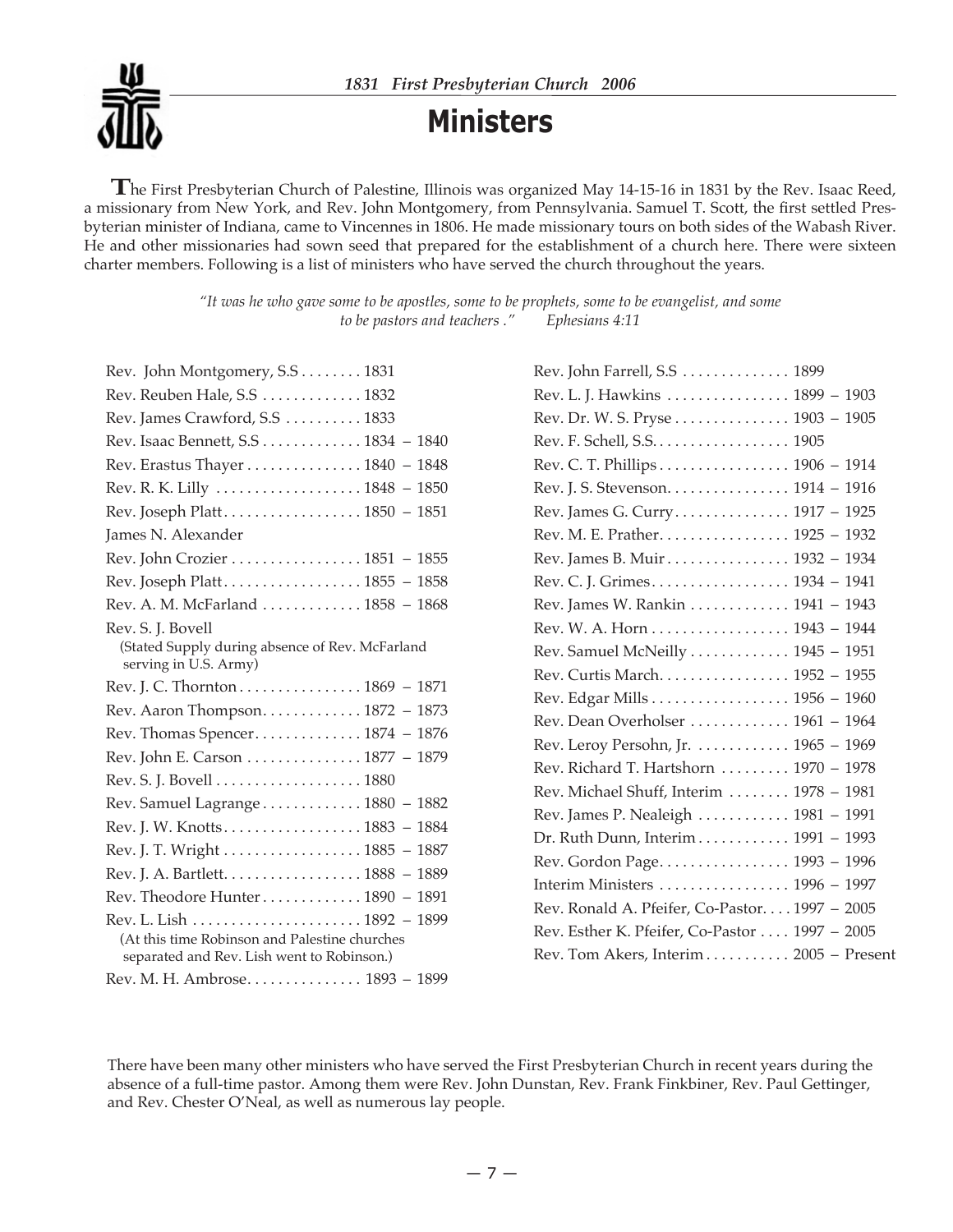

*1831 First Presbyterian Church 2006*

## **Ruling Elders**

**A**ccording to the *Book of Confession* an Elder is <sup>a</sup> Presbyter and "the senators and fathers of the Church governing it with wholesome counsel." An elder in the earlier days of the Church held the position and served on the Session for life or until they requested to be relieved. Rev. Curtis March changed this with the permision of the church members to the more modern rotation system. Now a person is an elder for life but only serves as an active elder on the Session for a three-year term.

> *"Now you are the body of Christ, and each one of you is a part of it." I Corinthians 12:27*

### **Elders Prior to 1919**

John Houston, Charter Elder William Lagow, Charter Elder James Eagleton Dr. E. L. Patton Findley Paull\* Andrew McCormick Judge James C. Allen Joseph M. Windsor James H. Richey Dr. J. S. Brengle J. C. Raney H. T. Beam E. C. Haskett, Sr. George W. Highsmith Ira H. Bussard John T. Fulling Dr. J. A. Martin E. H. Burridge James Hughes Robert Fife H. O. Smith Dr. D. J. Hughes Dr. J. A. Ikemire

### **Elders From 1919 and Year of Ordination**

|                                                                | Dr. John R. Taylor 1939                                      |
|----------------------------------------------------------------|--------------------------------------------------------------|
| Continuous Service until 1953                                  | Continuous Service until 1954                                |
| Frank Huffman $\ldots \ldots \ldots \ldots \ldots \ldots$ 1930 | Lester K. Magill. $\dots \dots \dots \dots \dots \dots 1942$ |
| Continuous Service until 1954                                  | Continuous Service until 1955                                |
| Arthur R. Dorsett 1939                                         | Virgil Hughes  1942                                          |
| Continuous Service until 1953                                  | Continuous Service until 1955                                |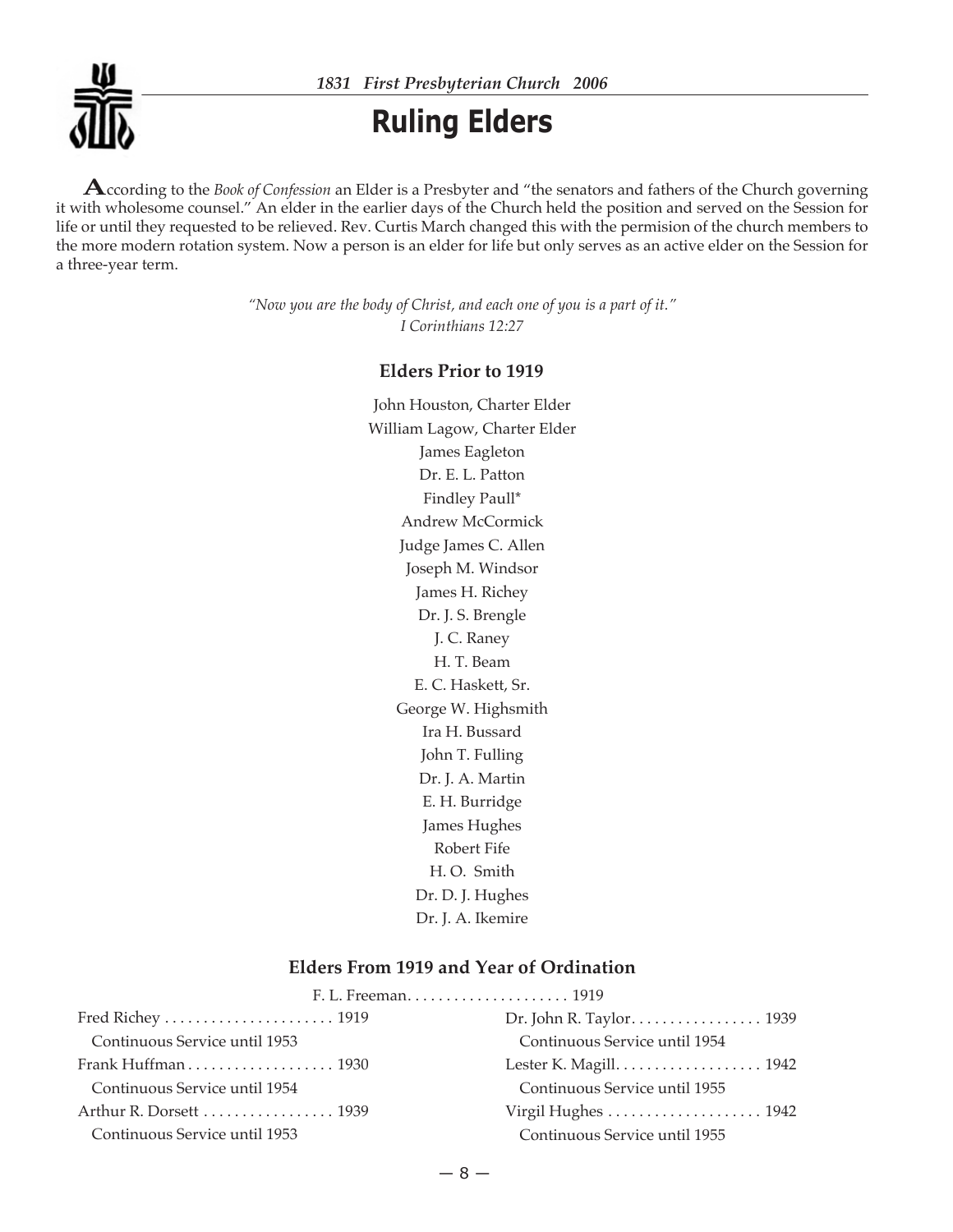### **Elders and Year of Ordination**

| Walter Smith 1953          |
|----------------------------|
| Emerson Walker 1953        |
| George Dickinson, Jr. 1954 |
| Everett Houser1954         |
|                            |
| Charles C. Moore1955       |
| L. M. Thompson 1956        |
|                            |
| J. D. Highsmith 1958       |
| Regina Houser1959          |
| Ocie Seeders1960           |
| Arthur Schulz1961          |
| Elizabeth Smith 1962       |
| Leath Postlewaite 1963     |
| Max Fulling 1964           |
| Mary Gettinger 1965        |
| Paul Postlewaite 1966      |
| Wendell Laughead 1966      |
| Charles Hout 1967          |
|                            |
| A. Lawrence Lowe III 1969  |
| Harold Burner 1970         |
| Earl Bledsoe 1971          |
| John C. Fulling1971        |
| Margaret Goodwin 1972      |
|                            |
| Jean Manuell 1973          |
|                            |
|                            |
| Dorothy Magill 1975        |
| Kathryn Herning1976        |
| Joseph Bush 1977           |
| Catherine Freeman 1978     |
| Ruby Hardesty1979          |
| Terryl Postlewaite1980     |

| Jane Goodwine 1981                       |
|------------------------------------------|
| Mary Green 1981                          |
|                                          |
| Marjorie Dickinson1985                   |
| Joan Fulling 1986                        |
| Steve Pifer 1987                         |
| Donald Magill 1988                       |
| Johanna McCarty 1988                     |
| Sandra Bryans 1989                       |
| Jeff Shaner 1990                         |
| Lois Pifer 1991                          |
| Kenneth Remington 1991                   |
|                                          |
| Ann Williamson 1993                      |
| Melinda Pifer1994                        |
| Linnie York 1994                         |
| James Ellis 1995                         |
| Deedra Shaner1995                        |
| Donald Winter1997                        |
| William Kiracofe (Installed 1998)N/A     |
| Linda Russell1998                        |
| Sandra Ellis 1998                        |
|                                          |
| Thomas Sherman 2000                      |
| Lynn York (Installed 2000) 1959          |
| Larry Biggs, Jr2001                      |
| Karren Greene2001                        |
| Michelle Goodwine. 2002                  |
| Paul Rosenberg 2002                      |
| Rebecca McNary 2002                      |
|                                          |
| Janice Judge 2004                        |
|                                          |
|                                          |
| Marilyn Henderson (Installed 2006). 1990 |

 \*Mr. Findley Paull served over 49 years on the Session and as Clerk of Session for 44 of those years. According to Session records, he missed only one meeting during that period of time.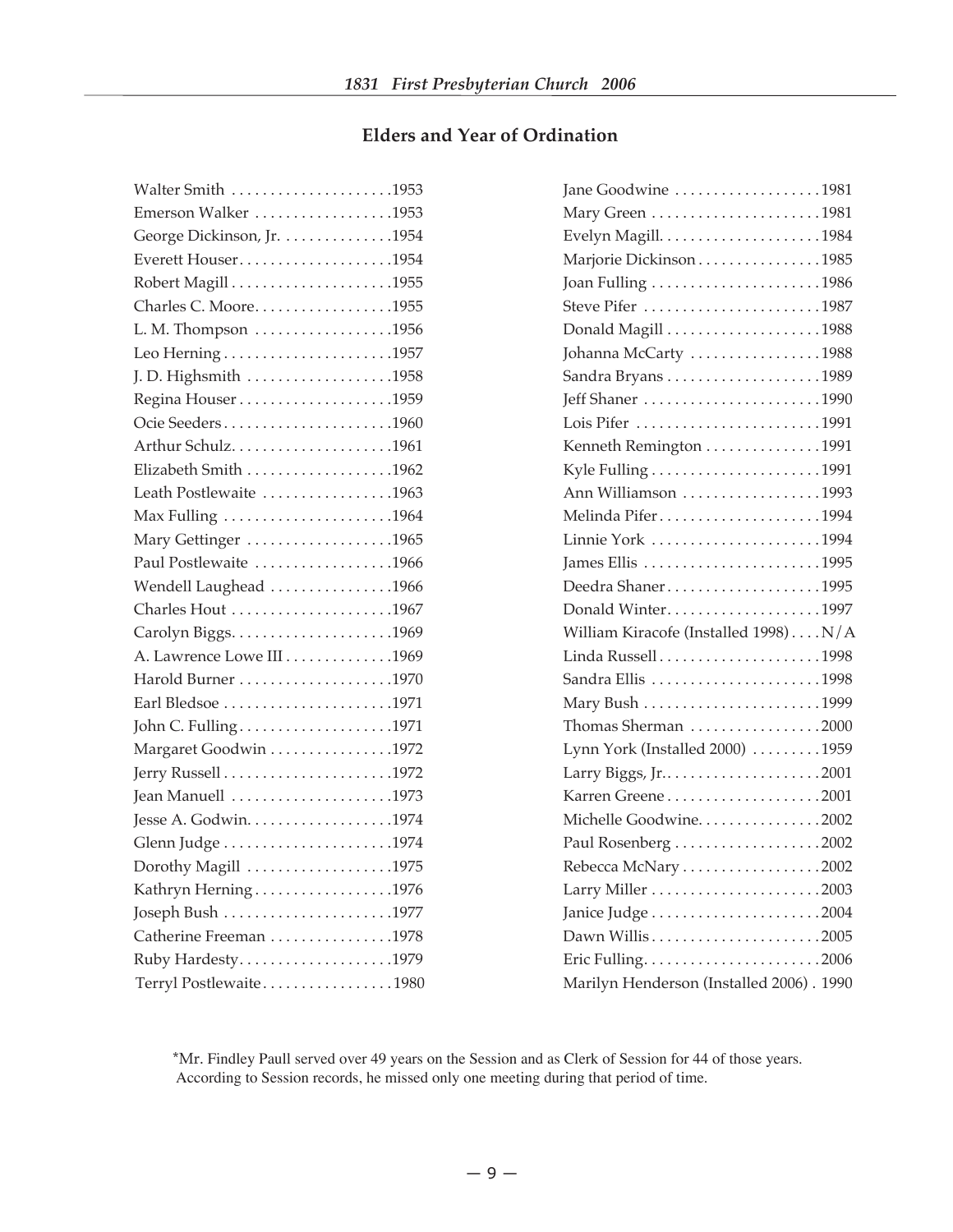

### **Membership**

**E**ach member is the church in the world, endowed by the Spirit with some gift of ministry and is responsible for the integrity of his witness in his own particular situation. He is entitled to the guidance and support of the Christian community and is subject to its advice and correction. He in turn, in his own competence, helps to guide the church. —*Book of Confession*

> *"But you, O Lord, sit enthroned forever; your renown endures through all generations" Psalm 102:12*

### **May, 1831 Sixteen Original Members**

John Houston Nancy Houston Mary Ann Logan Eliza Houston Wilson Lagow Nancy Lagow Alfred Lagow James Eagleton James Caldwell Phoebe Morris Anna Piper Jane Houston Margaret Eagleton John Malcom Hannah Wilson Ann Malcom

### **Other Members Added During 1831**

Alexander Logan Holley White Martha White Larritta Morris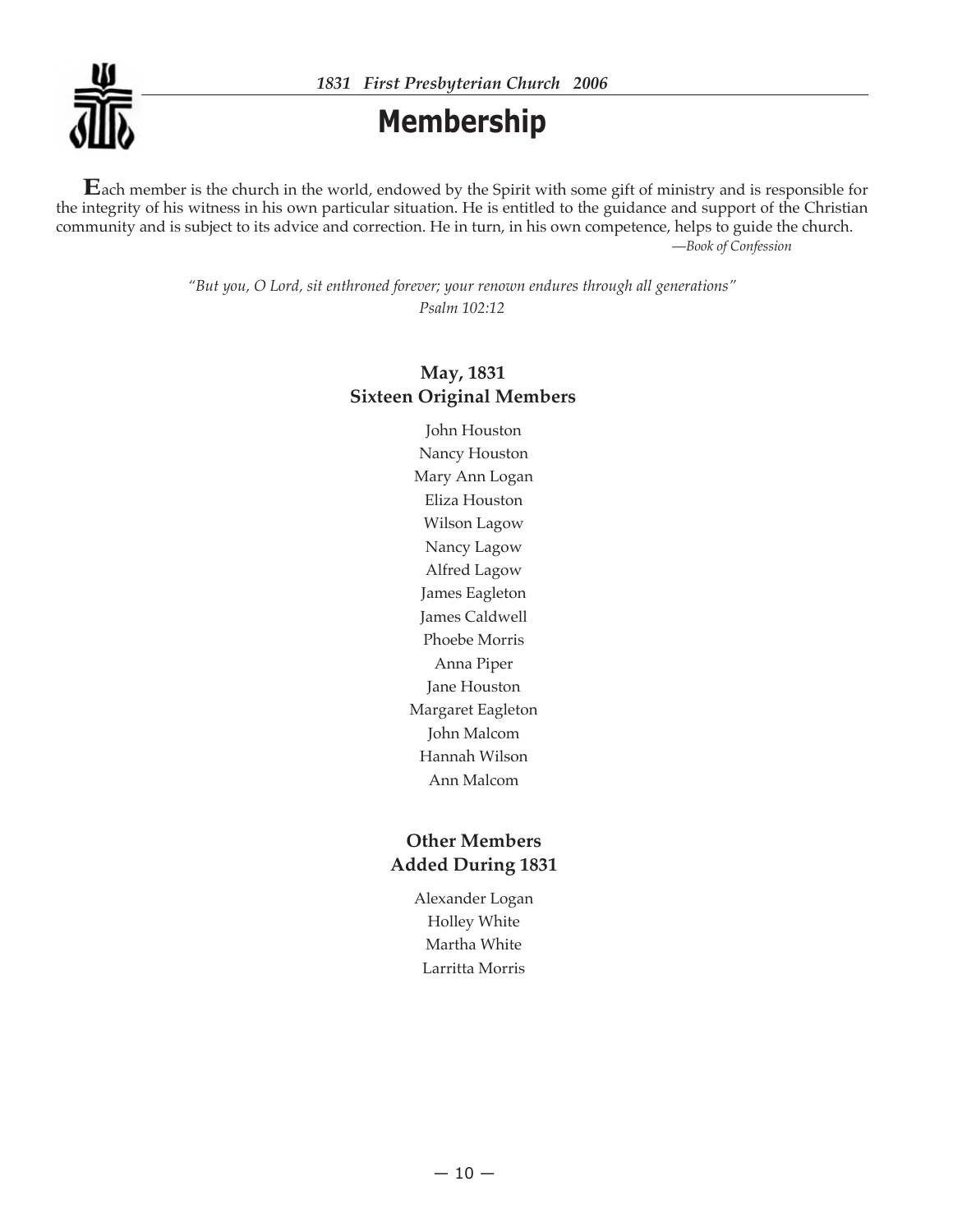| 1832 | Jesse Jones<br>Phebe Vandeventer<br>Delila York<br>James Wilson<br>Jarita Smith<br>Margaret White<br>Ann Stewart<br><b>Milley Stewart</b><br>Abigal Delap<br>Jane Wilson<br>Lidia Fritch<br>Laura Bunton<br>Robert Morris<br>George Wesner<br>Mary Long<br>Elizabeth Smith | 1842         | Mary Wilson<br>Rebecca Donnell<br>Osmond McGahey<br>Levina Organ<br>Polly McDowell<br>Alice Harper<br>Abigail Harper<br>Mary Curtis<br>Sophia Curtis<br>Hannah Wilson<br>Ann Nichols<br>Wm. DeVore<br>Docus Misner<br><b>Frederick Fulling</b><br>Margaret Holland<br>Alexander Logan | 1850 | Mary Boatright<br>Seretta Wilson<br>Luna Wheller<br>John Buntin<br>George Mills<br>Ellen C. Wilson<br>Julia Ann Wheeler<br>Nancy Donnell<br>Sabra Vermillion<br>Mariah Wilson<br>Jane Dubois<br>Sarah L. McGahey<br>Cyretta Donnell<br>Wm. Preston<br>Samuel I. Gould |
|------|----------------------------------------------------------------------------------------------------------------------------------------------------------------------------------------------------------------------------------------------------------------------------|--------------|---------------------------------------------------------------------------------------------------------------------------------------------------------------------------------------------------------------------------------------------------------------------------------------|------|-----------------------------------------------------------------------------------------------------------------------------------------------------------------------------------------------------------------------------------------------------------------------|
|      | Mary Ann Price                                                                                                                                                                                                                                                             |              |                                                                                                                                                                                                                                                                                       | 1851 | Wm. Ritchie                                                                                                                                                                                                                                                           |
| 1833 | Hugh Lenn<br>Mary Morris<br>Andrew White                                                                                                                                                                                                                                   | 1843         | Nancy Grimes<br>Alice Young<br>Fidellia Shepherd<br>Mrs. Eliza Logan<br>Ruth Beckwith                                                                                                                                                                                                 |      | Elizabeth Darling<br>Harriet Crozier<br>Cynthia Murphy<br>Lucy M. Norton<br>Wm. Stewart                                                                                                                                                                               |
| 1835 | Wm. Finley Paull<br>Wm. Andrew McCormick<br>Ann McCormick                                                                                                                                                                                                                  | 1845         | Sarah Beckwith (Caroline)<br><b>Thomas Grimes</b><br>Abigail Wilson                                                                                                                                                                                                                   | 1852 | James Wilson<br>Martha Wilson<br>John A. Martin                                                                                                                                                                                                                       |
| 1836 | <b>Betsy Barnett</b><br>Joseph Everingham<br>Mary Logan<br>Ebenezar L. Patton                                                                                                                                                                                              |              | Nancy Netherton<br>Ellen Allen<br>Sarah Lilly<br>A. B. Winslow                                                                                                                                                                                                                        |      | James Ritchie<br>A. H. White<br>James A. Wilson<br>Henry Lanston                                                                                                                                                                                                      |
| 1838 | Eliza Logan<br>James M. Logan<br>John M. Malcom<br>Sarah Everingham                                                                                                                                                                                                        | 1846         | <b>Harriet Winslow</b><br>Laura Buntin<br>Sarah Ann Preston<br><b>Juliet Preston</b>                                                                                                                                                                                                  | 1853 | Harriet Crozier<br>John Floyd<br>Margaret Floyd<br>Joseph Winsor                                                                                                                                                                                                      |
| 1839 | Elizabeth Wesner                                                                                                                                                                                                                                                           |              | Jonah M. Dodds                                                                                                                                                                                                                                                                        |      | Sarah Winsor                                                                                                                                                                                                                                                          |
|      | Caroline Everingham<br>George Keller<br>Elizabeth Keller<br>Elza McGahey<br>Margaret Gullett                                                                                                                                                                               | 1847<br>1848 | Jane Bristow<br>Harriet McGahey<br>Rebecca Kendall<br>Jonas Ward<br>_ Phelps                                                                                                                                                                                                          | 1854 | Mrs. Axy Gould<br>Mary Dodds<br>Mary McGahey<br>Dyer Fitch<br>Susy French<br>Charles Ruddell                                                                                                                                                                          |
| 1840 | Elizabeth Wilson<br>Lyse Donnell<br>John Grimes<br><b>Jane Grimes</b><br>Hortise Mullody<br>Louisa Mail<br>Sarah Donnell                                                                                                                                                   | 1849         | <b>Winnie Cox</b><br>James Allen<br>Ellen Allen<br><b>Curtis Fulling</b><br>Sarah Fulling<br>John Hutchings<br>David Logan                                                                                                                                                            |      | Polly Ruddell<br>Madison Cawood<br>Catherine Cawood<br>Margaret Cawood<br>Nancy Ann Westner<br>Terissa Duncan<br>Mary Ann Westner                                                                                                                                     |
| 1841 | Wm. Grimes<br>Rosana Grimes<br>Elza Ann Patton<br>Nancy Alexander<br><b>Susan Winter</b>                                                                                                                                                                                   |              | James Henderson<br>Eliza Jane Martin<br>Mary E. McCormack<br>Martha McCormack<br>Ellen Hutchings                                                                                                                                                                                      | 1855 | Susanna Westner<br>Mary Eliza Wilson<br>Elizabeth Newlan<br>Sarah Ann Scantlett                                                                                                                                                                                       |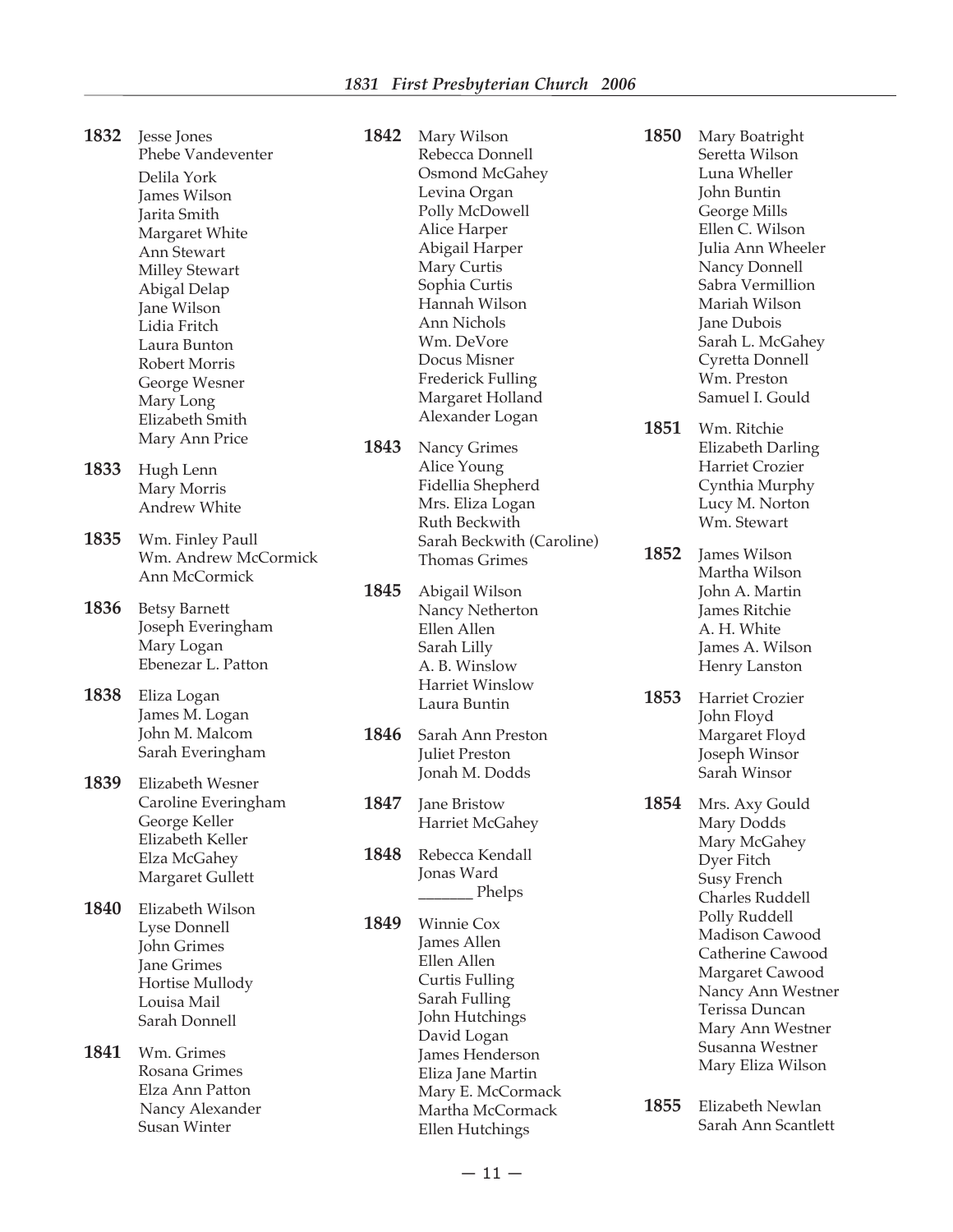- **1855** Araline Westner Cornelius Daugherty Naomi Daugherty James Duncan J. A. Wilson Nancy Alexander Ann Smith **1856** Mary Eliza Wilson James Crozier Wm. O. Wilson Cassandra Wilson Martha Jane Daugherty Azaline Alexander Allen McGahey E. W. Lagow C. C. Lynn Susan Lynn **1857** Margaret Grogg James Baird Eliza Baird Sam Adams Mary Adams Mrs. E. K. Alexander Mrs. M. I. Richey Mrs. A. M. Hollister Dr. I. S. Brengle Mrs. Y. C. Brengle David Alexander W. I. Cravens Mary Cravens A. O. Delzell Mrs. M. E. Delzell Wm. Delzell G. B. Delzell Mrs. S. C. Delzell Willie Thomson Mrs. W. E. Thomson Mrs. S. W. Duncan S. B. Shannon Mrs. E. Shannon James Eagleton M. Eagleton Mrs. L. King Mrs. S. Richey Mrs. R. Richey Mr. & Mrs. Kendell John Shaw Mr. & Mrs. Jonas Ward Susan E. Lynn **1858** Martha J. Bovell
	- Mary Reed Stephen Bovell

 Henry S. Floyd Henry Beam Nancy Mosey Jennie McFarland Catherine Stewart Jane Beach Esther Ann Goram **1859** Martha Jane Wilson Ann Eliza Bunting Ann Tremble Mary Virginia Harper Isabella Richardson Rachel Wilson Electa Bull Mary E. McGahey Rhoda Ann Harper Augustus C. Furst George B. Everingham Henrietta Wilson Sue Wilson Amanda Beam Julia Dills Sarah D. Condit Salina Plymell Nancy Patton James Floyell Richard Bristol Margret Jane Plymell Martha Jane Patton Margarette A. Frasier Baxter Logan Hannah Logan Martha J. Evans Robb S. Ann Condit Sophia Beckwith McCallester Kritt Mary Kritt Wm. Cawood Susan Cawood Emily Gould Elizabeth Parker Dr. W. C. Dickson Robert Delzell Isaac Newton Wilson Mary F. Coppers Eliza Murphy Elizabeth Burger **1860** Caroline Vaughn Archibald Gould

**1861** Martha Newlan Melvina Name Mary Agnes Mattison

 Elizabeth VanEaton J. H. Wilkins

- **1862** Willie Hutchins Minerva Hutchins
- **1864** Catherine Sweet

**1866** Mary Beach Elnora Beach Nancy Kitchell Chas. Logan Sally Condit Hannah Steel Mary Legg Anna Paull Josephine Hutchins Sarah Donnel Theodore Beach Ama Condit Sarah Kitchell Mary Fox H. M. Bristol Jane Bristol Mary Gilmore Wm. Dickson Caroline Dickson Eliza Haskett Sarah Johnson Eliza King Joseph Alexander Lydia Alexander Margaret E. Gilmore George Plough S. E. Moore Mary Moore Wm. Hunter Rachel Hunter Franklin Robb Ersula Nichols Wm. Gould Isabella Gould

**1867** Rufus Lull George Biggs Elcy Biggs Nancy McGron Wm. Wilson Samina Fulling Sarah Cain Samuel Logan Merrit Nichlos Elizabeth Nichlos Elisha Bunting Clarenda Bunting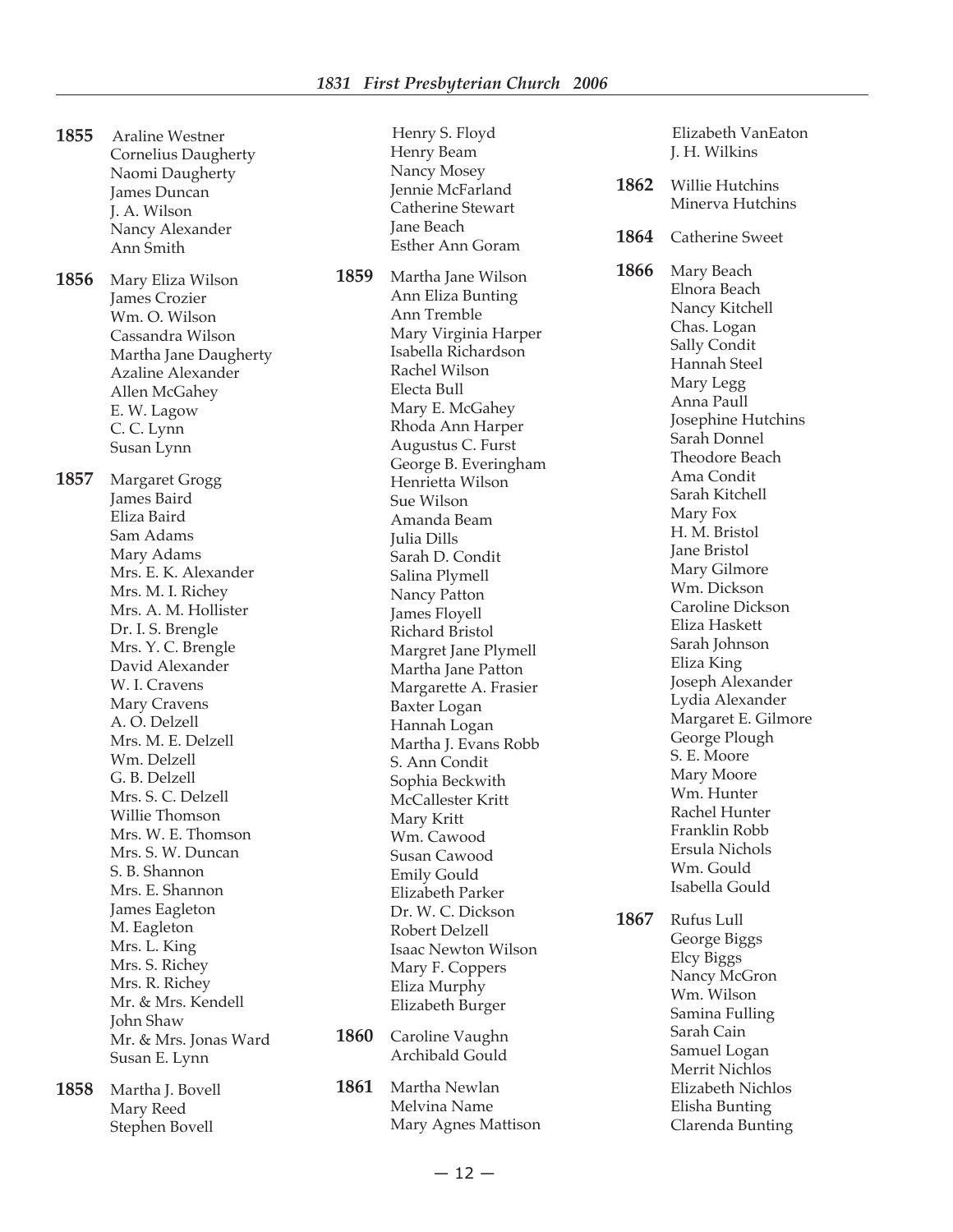Harvy Wilson

|      | Mary Mitchell<br>M. R. Overstreet<br>Celia Overstreet                                                                                                                                                                                                                                                                                                                            |
|------|----------------------------------------------------------------------------------------------------------------------------------------------------------------------------------------------------------------------------------------------------------------------------------------------------------------------------------------------------------------------------------|
| 1868 | Jonathan Raney<br>Charlotta Raney<br>Robert Farrell<br>Mary Farrell                                                                                                                                                                                                                                                                                                              |
| 1870 | Wm. Campbell                                                                                                                                                                                                                                                                                                                                                                     |
| 1871 | Miss E. Browning<br>Mrs. H. M. Thompson<br>Mrs. D. A. Allen                                                                                                                                                                                                                                                                                                                      |
| 1872 | Mrs. E. C. Haskett<br>Maggie Martin<br>Miss L. Martin<br>Mrs. A. M. Hedden<br>A. H. Keldon<br>Mrs. A. H. Keldon<br>Mrs. M. Thomas<br>Mrs. L. Ruddle<br>A. C. Caldwell<br>Mrs. A. C. Caldwell<br>Miss A. P. Caldwell<br>Miss M. A. Caldwell<br>J. F. Caldwell<br>Wm. C. Wilson<br>H.E. Legg<br>Mrs. H. E. Legg<br>C. W. Thomas<br>J. C. Thompson<br>Mrs. E. J. Murphy<br>C. Allen |
| 1873 | Miss. M. J. Legg<br>Thomas C. Alexander<br>Geo. M. Highsmith<br>Angeline Alexander<br>Hannah Patton<br>Lizzie Alexander<br>Hannah Allen<br>Sarah Alexander<br>Jennie Cunningham<br>Mary Patton<br>Susan Gould<br>Mary Farrell<br><b>Charles Harper</b><br>Catherine Harper<br>Hattie Hill<br>Fannie Haskett<br><b>Kitty Purcell</b><br>Phebe Martin<br><b>Nellie Sweet</b>       |

 Thomas Smith Wm. Beam Geo. Farrell Hiram Williams Joseph Martin John Merick E. C. Sweet Harry Allen Winfield Martin Henry Fulling Geo. B. Sweet James Alexander Lydia Norton Martha Gould Bertha Gould Henry Erft John Kitchell George Erft Elizabeth Erft Sally Miesenhelder Anna Miesenhelder John Thompson Erastus Logan Carrol Erft John Misenhelder John Cawood

- **1874** A. H. Martin Dr. H. L. Godden Caroline Godden Nancy Patton John Mail
- **1876** John Shields David Roach Mary Roach Geo. Thompson

**1877** Cyrus Fullerton Margaret Fullerton Mary F. Carson John Carson Laura Carson

**1878** Harriet Wilson Margaret Mills Minnie Beam

- **1879** Wm. Mills Joseph Loughery John Fulling
- **1881** Eleanor Paull Mary Gerham
- **1882** Nancy Logan

**1883** Eula Logan Maggie Raney Hattie Murphy Eva Steel Molly Steel Ella Steel Bell Harper Blanche Haskett Lucy Harper E. R. Alexander Allie Raney E. C. Haskett, Jr. H. H. Wilson Fred Alexander

- **1887** Elizabeth Carver George Sweet Amanda Kitchell
- **1888** Ann Eliza Logan Lucy Loughry

**1889** Mary Jane Martin Mary Adeline Alexander Dena L. Ingersoll Lida Mattingley Lara Mattingley

- **1890** Faytie Alexander Anna Kitchell Adda Logan Carrie Logan Sarah Haskett Rosanne Hotchkiss Hannah J. Steel Horace Miesenhelder Lena Kitchell James K. Ingersoll Isaac N. Vantruse Mary Catherine Vantruse Franklin Lindsey Mary Lindsey Jennie Higgins Leroy Higgins Maud Higgins Wm. C. Paris
- **1891** J. W. Reed Louna F. Reed
- **1894** Susan Parris Harry Alexander Lydia Alexander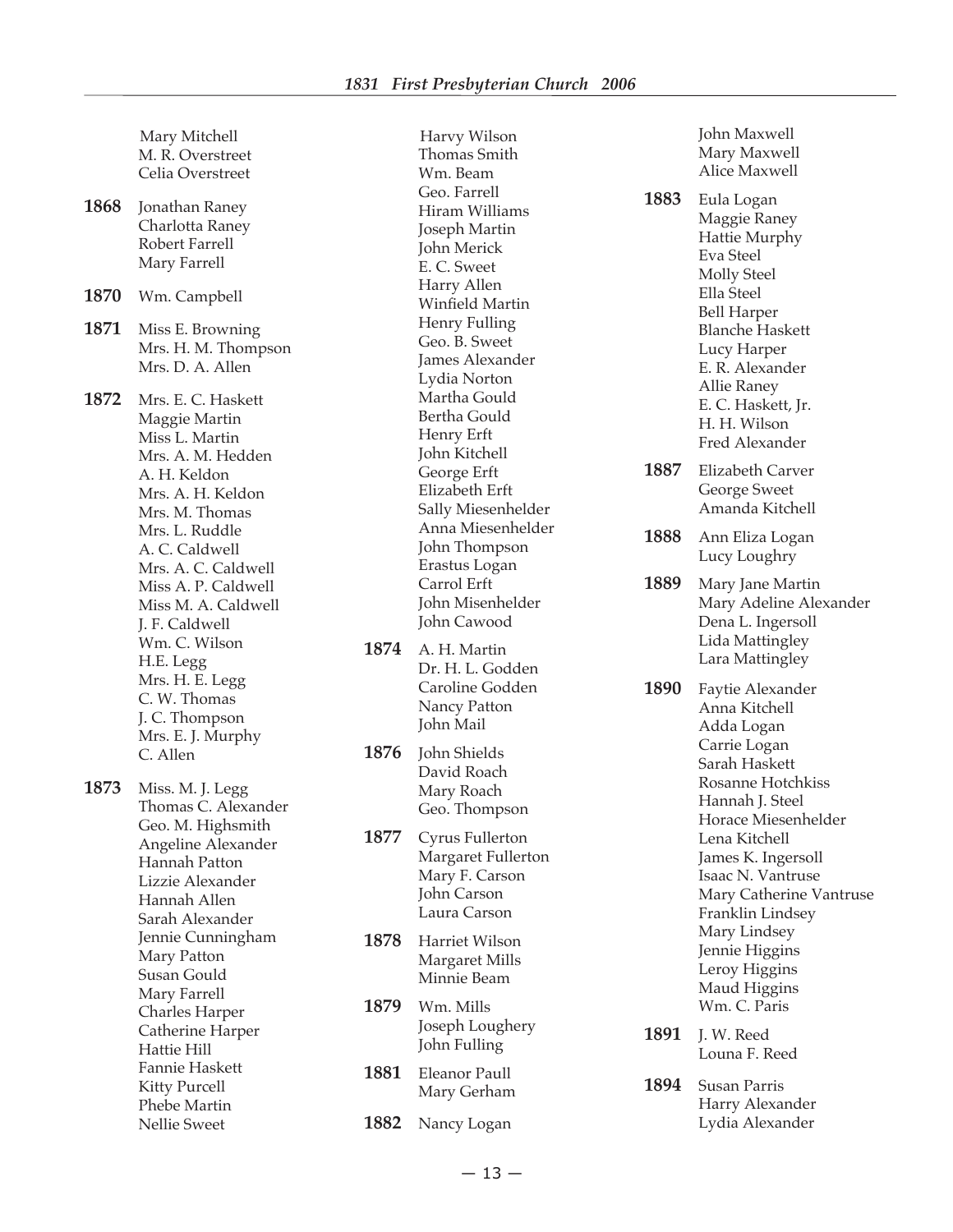- **1894** Margaret Alexander Estella Wilson Maud Dickinson Wm. Lindsey
- **1895** Ella Douglas Frank P. Thompson Frank N. Maxwell Miles Hotchkiss Dr. J. S. Thompson

**1896** George Highsmith Mrs. S. E. Highsmith Nancy D. Logan Charles Mills Vola Mills Maria Darby Nellie Bussard Norman Martin Bertha Carver Chester Mills Charlie Martin Bessie Kitchell Vernia Corbin Nelle Haskett J. W. Martin Ruth Robinson Bessie Alexander W. E. Darby Adolphus Westerfield C. W. Wilson Cliff Alexander Frank Alexander Hattie Patton A. H. Ambrose John Carver C. E. Patton James Martin Elizabeth Martin Orville Mills Hattie Williams Roy Johnson Perry Carver Roy Ambrose David Fife Alta Fife Ira Bussard Ola Taylor Dr. O. G. Taylor Edward Beeson Jennie Bussard Elizabeth Houser

**1898** Elva Bishop Katherine Wilson

- **1899** Nancy Patton Robert Bussard **1900** Joseph Doak Clara Doak Mrs. L. J.Hawkins Emily Patton Mary Fuller **1901** Lucinda Fox M. A. Smith Martha Smith Clarice Hawkins E. E. Mattox Alta Bussard Verde Bishop Dr. D. J. Hughes Mrs. D. J. Hughes Alta Darby **1902** Ethel Doak Mabel Fulling **1903** Hattie Martin Ruth Patton Julia Highsmith Emma Wilson Russell Horning Earl Horning Florence Martin Laura Carver Ada Catterton Hallie Carver Everett Houser Herman Houser Bert Pryse Ella Pryse Jessie Pryse **1904** E. H. Burridge Mary Burridge Lyle Burridge Ida Mills **1905** Dr. John Ikemire Louise Ikemire Belle Bagshaw Harry Alexander, Jr. **1906** Nellie M. Phillips Mignone Phillps
	- Ray Phillips Pearl Evans Cecil Burridge Clara Burridge Richard Jennings Clara Jennings

 Myrle Erft Dessa Martin Rena Newland Esther Alexander Ethel Mills Nellie Catterton

**1907** Sam Bussard Jean Burridge Kate Sweet Mrs. O. F. Schell Jean Patton Elizabeth Miesenhelder

**1908** Mrs. A. C. Witte Fern Witte Sophie Witte Laota Wright Margaret Witte Harvey Urban Carrie Urban C. S. Sharritts Mrs. C. S. Sharritts Wilbur Sharritts Ruth Sharritts Ralph Sharritts Sarah Sweet Helena Ross Ruth Patton Edna Paull Elizabeth Milner Winona Martin Katharyn Martin Sarah Hardesty Mrs. Augusta Feldman Frances Feldman O. W. Condrey Allen Cobb Goldie Camblin Alice Bunt Sarah Apple Edith Adams

- **1909** Frederick A. Hartshorn Elizabeth Blanche Hartshorn
- **1910** Wm. S. Wilson Nannie Russell Ronald Ross Sadie Ross Margaret Martin Robert Fife Inez Fife Matthew Fife Ora Fife James O. Cooper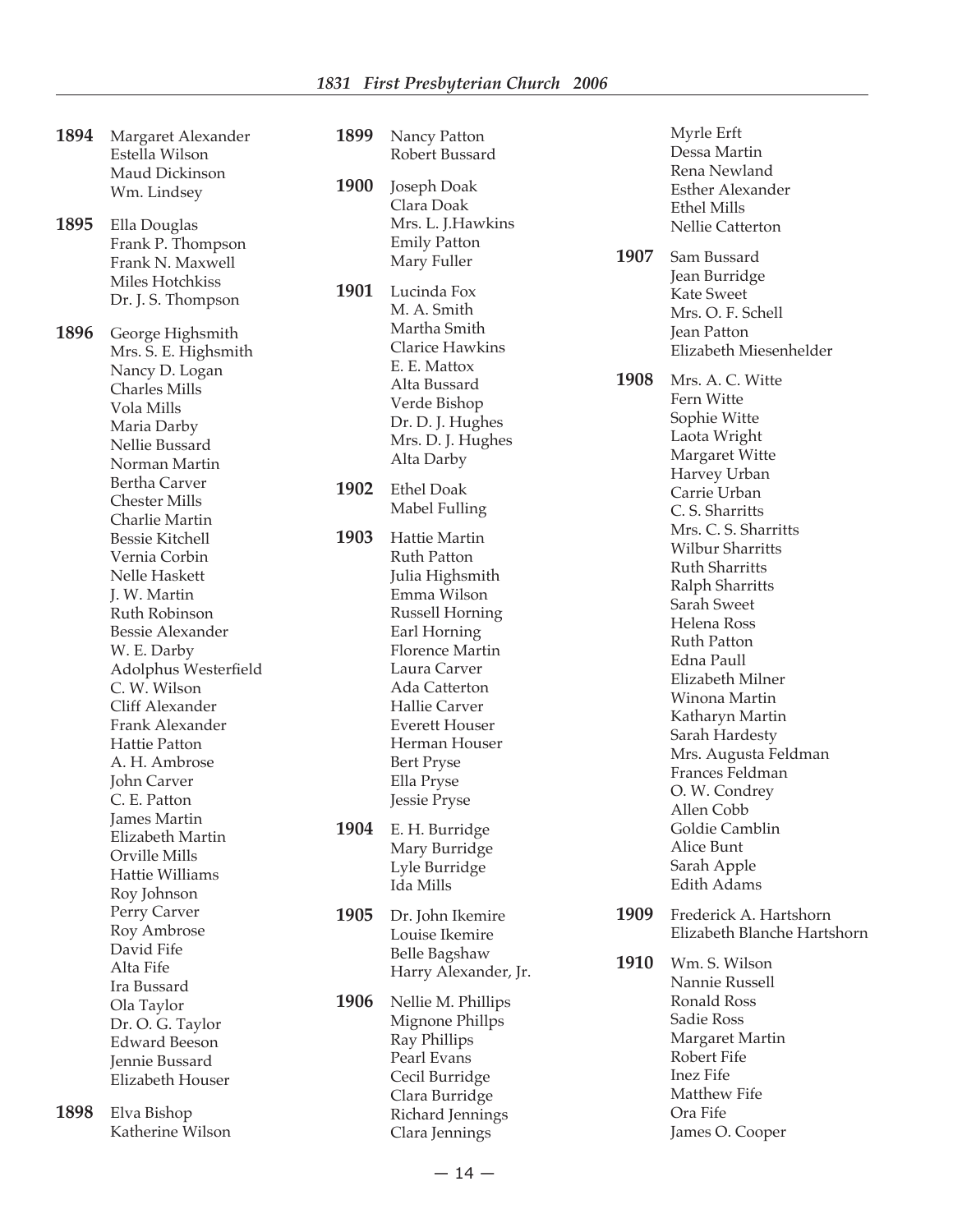Harriet Cooper Nannie Carrico Mary Bussard

**1911** J. Wesley Eva Wright Jessie Woodworth Wm. E. Wood Audie Wood Henry Smith Portia Smith Steele Smith Solomon Swope Mary Swope Laura E. Smith Kathryn Miesenhelder Dwight Mills Cleo Mills Gertrude Mercer Ray Martin Marjorie Ikemire J. E. Houser Ena M. Houser Mary Beth Houser James Hughes Martha Hughes Virgil Hughes Miles F. Hughes Russell Hughes Hunter Garrard Fannie Garrard Harry Garrard Henry Garrard Lelia Garrard Rhoda Garrard Harold A. Fife Wm. Fife, Sr. Martha Fife Wm. Fife, Jr. Eunice Fife Helen Fife Emily Edgington Rebecca Dickinson Clara Bishop Hazel Bussard Abbie Beeson **1912** Verde Bishop

**1913** Adeline McGahey Pauline Beck Louella Barker Phyllis Barker Avis Barker

**1915** Maxine Woodworth

Dorothy Shifler John Richey Sarah Richey Ruby Martin Frank Huffman David Hughes Mrs. H. S. Hamilton Abner Freeman Roland Fife Jean Alexander Elizabeth Alexander Paul Alexander

- **1916** May Patton D. L. Jones Mrs. D.L. Jones
- **1917** Helen Johnson Catherine Freeman French Freeman Mrs. J. G. Curry Mary Apple
- **1918** Glen Welsh Paul Welsh Mae Welsh Lois Welsh Hazel Welsh Marie Schifler John Kitchell Eugene Russell Emma Probst Cecil E. Mills Isaac Laughead Kate Laughead Nellie Laughead Carl Jones Paul Hughes Sarah Hughes Max Houser Ritchie Beeson Wm. E. Beeson
- **1919** Mary Waters Sarah Schifler Emma Partridge W. C. Johnson Mrs. W. C. Johnson Anna Dickinson Mary E. Dickinson Noble Brown Damon Barker Deloris Barker Max Mills
- **1920** Morris Mills

 Lloyd Mercer Geneva Walker Gwen Walker John Taylor Ralph Richey Paul Parkhurst John Parkhurst Maurice McCormick Catherine Fisher **1921** Henry Tewel Fay Tewel Dr. B. F. Price Dema Price Mayme Houser Regina Houser Louise Fife George Dickinson Dora Dickinson Beatrice Butler **1922** Edna Schifler Catherine Green Beulah Curry **1923** Helen Smith Martha E. Fife Agnes M. Fox L. Paul Curry **1924** Emerson Walker Martha Kathryn Walker Vera Tewel Winifred Pifer Frederick Cassleman **1925** Lois Walker Catherine Tewel James Tewel Flossie Saunders G. F. South Julia South Levi Russell Harold Prather Almyra Prather Eunis Parkhurst Dora Parkhurst Leona Prather Nelle Prather Addie Longdon Edward M. Jasper

 Otto H. Darley Wm. E. Darley Mariah Darley Mrs. French Freeman Cuma Huffman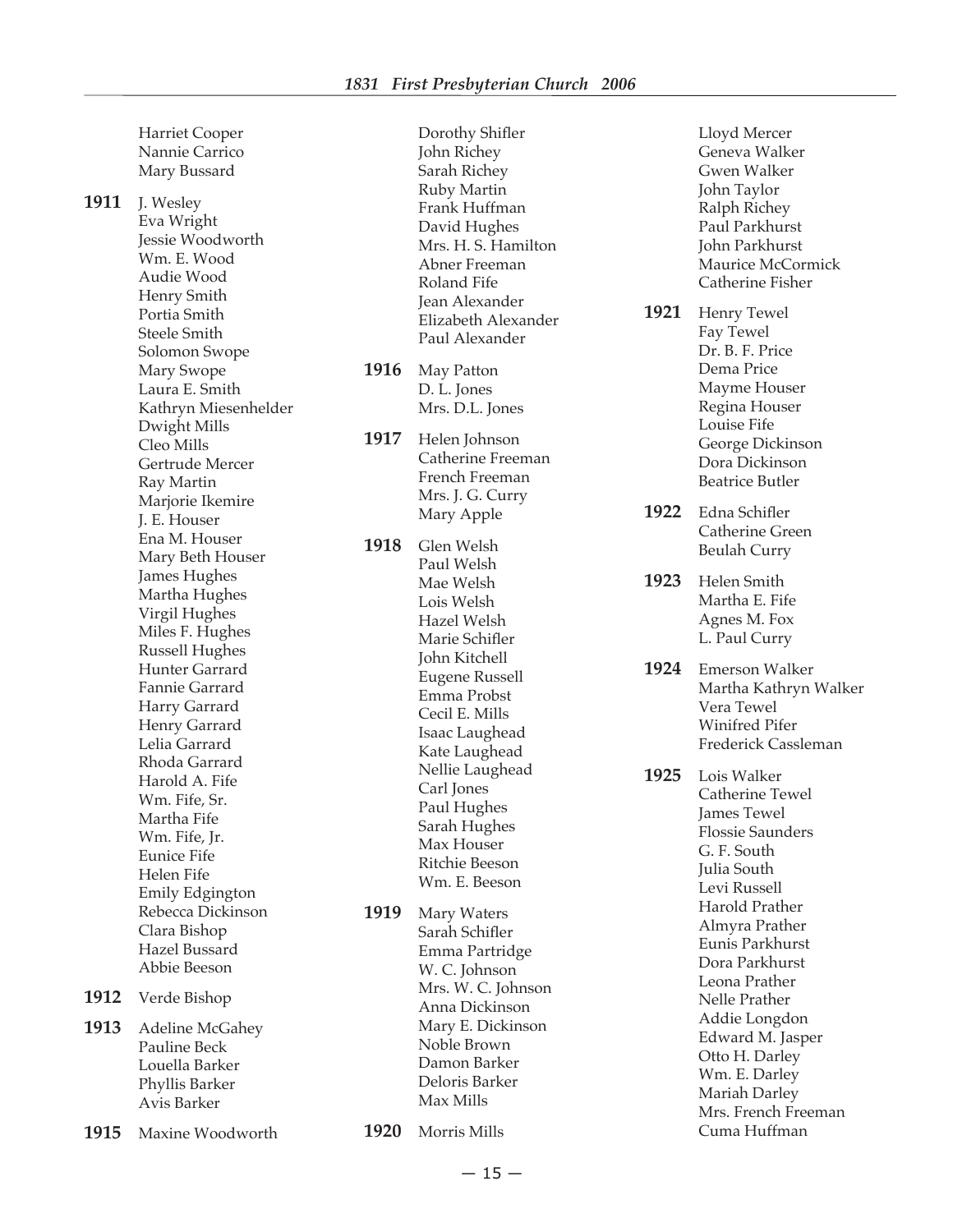- **1925** W. K. Gettinger Wm. J. Fitzpatrick Anna Freeman James Freeman, Jr.
- **1926** David Saunders Luella Shifler Margaret Knight
- **1927** Elizabeth Garrard Wm. Sponsler Sarah Sponsler Dorothy Parsons Isabel Mills Charles Jones James Hughes James E. Goodwine Ary Goodwine
- **1928** Martha Hughes Knight Houser Margaret Duncan Katherine Duncan Selby Hayes Bernice Houser Arlene Smith Elanor Smith
- **1928** Lucena Chambers Clarence Phillips Kent Phillips Mildred Stine
- **1930** Rosemary Selby Carol Mercer Richard Maddox Mary Frances Maddox Elizabeth Gettinger Nellie Babb Ruby Babb Ruth Babb Paul Babb Faye Babb
- **1931** Maurice Rusher Bessie Rusher Sebastian Rusher Lester Magill Alta Gough A. R. Dorsett
- **1932** Robert Magill E. N. Vane Mrs. E. N. Vane
- **1933** Will Dickinson George Dickinson, Jr.

 Wm. Mack Dickinson Robert Dickinson Elizabeth Dickinson Shirley Dickinson Don Bodishbaugh Charles O. Walker James Stout Alta Seeders Gertrude Richey Charles Fred Richey Martha Ruth Phillips Mrs. Lloyd Mercer Mrs. James B. Muir James Muir, Jr. Janet Muir Alice Muir Charles Muir Donna Houser Bruce Houser Mary Bodishbaugh Betty Bodishbaugh Alice Bodishbaugh

**1934** Rex Goodwin Russell Fitzpatrick Bernice Goodwin Betty Goodwin Margaret Jean Huffman Donald Magill John G. Russell Betty Stout Edward E. Stanley

**1935** Lestie Bruner Hugh Bruner Theresa Grimes Fred Grimes Loren K. Grimes Joseph Gano Olin Goodwin Eva Goodwin

- **1936** Mrs. Ira Bussard Sarah Dorsett Roy Fox Pauline Fox Wilma Fox Paula Fox Florence Smith Dorsett
- **1937** Mrs. J. A. Ikemire Rena Jeffries Hazel Rusher Freeda Taylor Mr. E. F. Wilson Mrs. E. F. Wilson

**1938** Mary Biggs James Boyles Daisy Burress Ida Apple Martha Cawood A. C. Daugherty Florence Daugherty Arthur (Kayo) Daugherty Fred Fulling Mrs. Fred Fulling Mina Fulling Betty Boyles J. G. Harris Mrs. J. G. Harris David Houser Ruth Houser Viola Huffman Betty Lou Jeffries Grover King Mrs. Grover King Margaret Mitchell Beulah M. Nash Mrs. J. B. Overburg Robert Parsons Hugh Smith David Smith Lawrence Stifle Mrs. Lawrence Stifle Jacqueline Stifle Robert Stifle Minnie Walker Rhoda Willis

- **1939** Mary Elizabeth Crawford Eunice Murdock Ocie Seeders Ruth Seeders
- **1940** Joan Clancy Joan Grace Burner Mrs. Otto Burner John Crawford Mrs. John Crawford Marian A. Garrard Patricia Miesenhelder Joe Plunkett Edith Parkhurst Mr. Charles Stewart Mrs. Charles Stewart
- **1942** Helen Gullett Mrs. James M. Rankin Josephine Wilbur
- **1943** Paul Brown, Jr. James Brown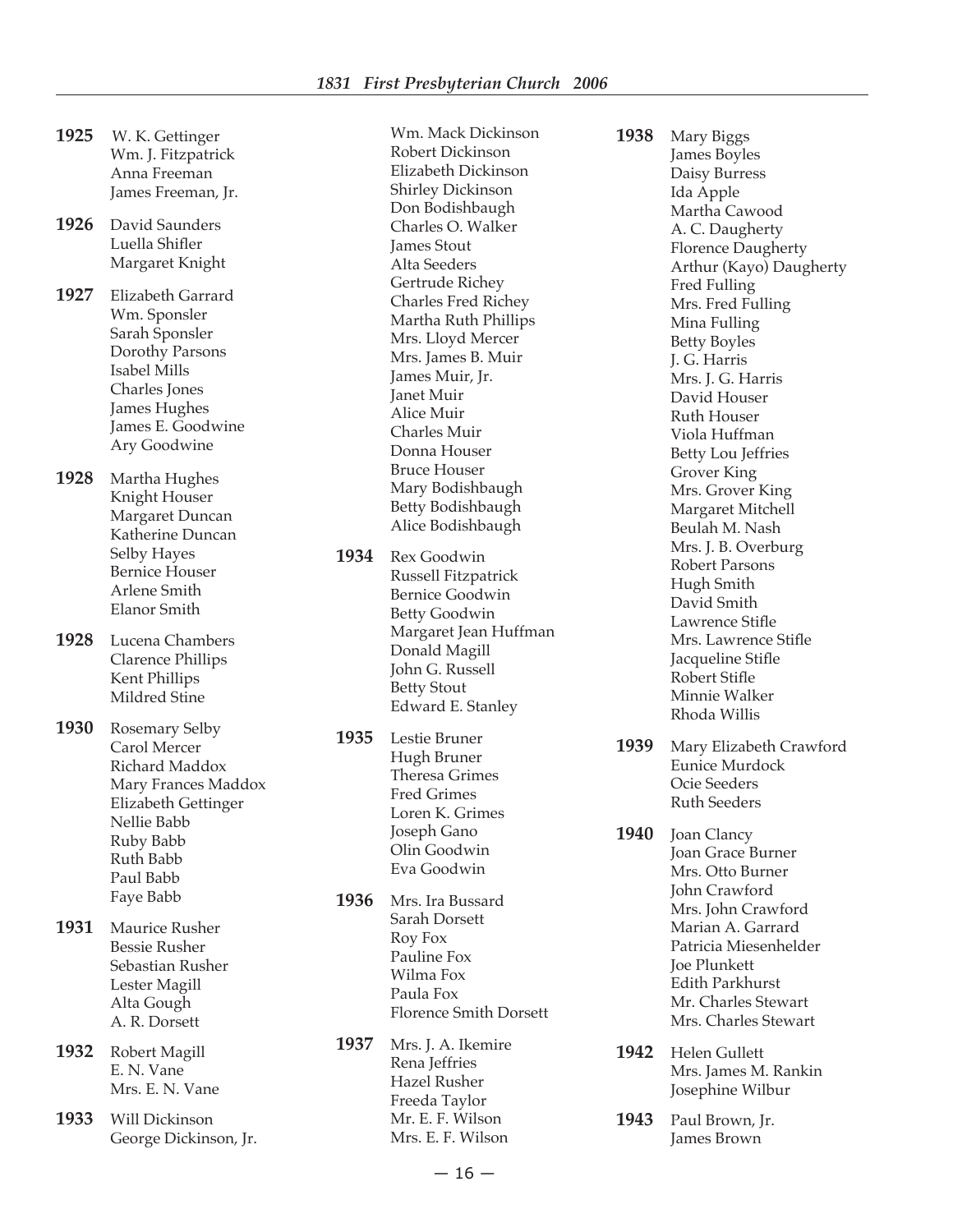Marjorie Brown Marlin Brumley James Herbert Buchanan Harry Leo Gullet, Jr. Ruby Hardesty James Hardesty Bertha Horn Marjorie Ikemire Robert L. Lockhart Richard Stout **1944** Mildred Austin Richard Austin Paul Brown Marie Brown Betty Brown James M. Goodwine W.K. Gettinger Mary Gettinger Wm. Gettinger, Jr. Joan Horn Janet Horn Mary Ellen McCoy Francine Phillips Ruby Stout Charlene Webster **1945** Sandra Burge William Magill Anna Magill Jessie L. McNeilly Samuel C. McNeilly John G. McNeilly Lois E. McNeilly Paul T. McNeilly Merle Webster Carl Webster Kathryn Walker **1946** Lester L. Bush Robert Dollahan Iris Louise Pierson Robert H. Hash Allyne Hash Marlene Houser Marilyn Houser Barbara Houser Jane Lockhart Harold L. Pierson Judith Pifer **1947** Nelson Kent Mrs. Nelson Kent **1948** Neal Fox Philip E. Moran

 Audrey (April) Moran Virginia McGahey Janice McCoy James E. Pifer Lois Pifer Helen L. Taylor Ruth Walker

**1949** Nelle Bennett W. C. Brashears Mrs. W. C. Brashears Mary Anna Eveland Harold Fuller Richard L. Fox Shelia Hash Marjorie Dickinson Dorothy Magill Mildred Nethery Marcia Prather

**1950** Darrell L. Bruner Farrell F. Bruner Ernest M. Edwards Helen Edwards Dean Edwards Don Edwards Catherine Freeman Mary Gail Gettinger Clarence Keller Mrs. Clarence Keller Robert Musgrave Mrs. Robert Musgrave John W. McDougal Betty McDougal

**1951** Harold C. Burner Edith Burner Gale Clark Louise Clark Margaret Kimmel Clara McDonald Susan Phillips Luke Stanley Grace Wesner Norma L. Wesner

**1952** Alice (Polly) Fulling Dorothy Fulling Charles R. Hout Lenore Hout Leo A. Herning Helen Herning Mrs. D. L. Jones Clinton Eugene Kibler Anna Mills Audrey March

 Walter Smith Beth Smith Arthur Schulz Harriet E. Schulz L. Max Thompson Barbara J. Webster

**1953** Gail F. Buchanan Odin W. Buchanan Helen Gail Buchanan Linda Biggs Floyd V. Correll Mary A. Correll Leslie Hash Charles H. Hess Louise Hess Frances B. Kraus Georgianna Kraus Charles H. Mercer Beverly Potter Oa J. Poynter Genevieve Poynter Foy Lee White

**1954** Wm. R. Beesley Mrs. W. R. Beesley Earl J. Bledsoe Fern P. Bledsoe Robert Eveland Betty M. Hout Karen S. Hout Judith A. Hout Barbara E. Hardesty Lance G. Herning Luanna G. Herning Don Holmes Gertrude Holmes Mary Hotchkiss Harry J. Jensen Mary C. Jensen Melburn G. Kitchell Louise Kitchell Charles C. Moore Pauline Moore Evelyn Magill Luther Miller Ruth Miller Larry Miller Beverly A. McGahey Nancy J. Kraus Jane E. Nethery Floyd Nethery Mary Ruth Taylor Fern Watson Myrna Watson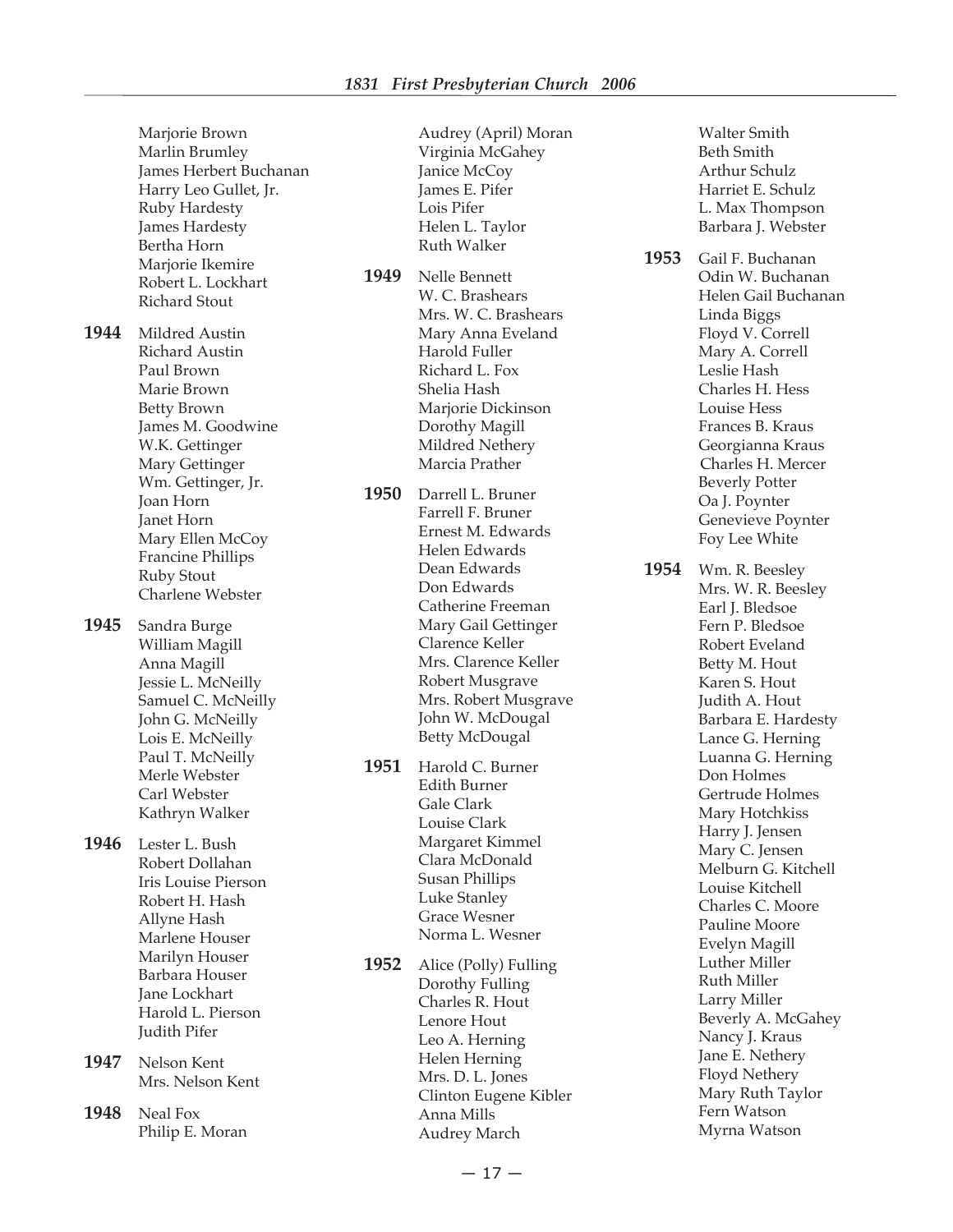- 1954 **James Welker**  Julia Welker
- **1955** Allen Parker Doris Parker Elinor Allwine Robert E. Allwine, Jr. Jackie L. Brenton Cecil O. Brenton Pauline Brenton Jim Brenton Max V. Fulling Lillie E. Hout Doloris Jones Wanda G. Kemp Bobbie Jo Miller John J. Martin Genevieve Patterson John T. Shaw June Shaw Richard E. Shaw Helen C. Shaw R. Duane Shaw Joan Vladar Fulling
- **1956** Barbara Buchanan Herbert Buchanan Ada C. Myers Virginia Mills Luther Buchanan
- **1957** John D. Highsmith Zella Highsmith Berdina Leggitt Margaret C. Schulz Barbara E. Taylor Charlotte A. Moore Maryleta Henry Judith M. Leggitt Margaret Kincaid Paul Blaco
- **1958** Mable McCoy Glenn Fair Paul Postlewaite Terryl Postlewaite Robert Loughery Fay Loughery Paul Rosenberg Wanda Rosenberg Kenneth Leggitt Carolyn Biggs Elizabeth Alderman Carl Nye Shirley Nye Don Nye

 Kate Nye Leath Postlewaite Minnie Postlewaite

- **1959** James C. McGahey Joanne N. White Chester Greene, Jr. Gary L. Greene Robert F. Greene Joel G. Herning Mary Ann Phillips John C. Fulling Judith A. Biggs John H. Burner John Robert Bruner John Gerald Russell, Jr. Sarah Ruth Parkhurst Sue Ellen Pifer Judy Hardesty
- **1960** Newton Laughead Ruth Laughead Francis Lockhart Marie Lockhart Wendell Laughead Mary Laughead Brooks Laughead Lara Laughead Max McCall Dixie McCall Mary Jane Patterson Leland P. Herning
- **1961** Richard L. Pifer Thomas W. Pifer, Jr. Treva Sullivan Graydon Kincaid Patricia Kincaid Paul Kincaid
- **1962** Joseph Bush Jennifer Rosenburg Robert Schulz Donna Shaw Sharon Walker
- **1963** Jane Goodwine A. Lawrence Lowe III Betty Lowe
- **1964** Rick Dollahan Elizabeth A. Magill Michael K. Magill Norma J. Patterson Janice L. Pifer Deborah G. Poynter Susan I. Seeders
- **1965** Suzanne Schulz Sam Sullivan John P. Trimble Judith Trimble Raymond Biggs DeEtta S. Dickinson Gregory L. Magill Kathryn L. Magill Douglas M. Pifer Stephen E. Pifer John E. Sullivan Dan E. Sullivan Melinda D. Walker Robert M. Walker Josephine E. Persohn Josephine A. Persohn Leroy L. Persohn III Edwin Richardson Ruby Richardson
- **1966** Karren Greene Mary Ann Fulling Joyce Shaw Ruby Hardesty
- **1967** Gary R. Hout
- **1968** Mary Louise Bush Tamara Dickinson Deanna Holmes A. Lawrence Lowe IV Tresha L. Sullivan Lola Armstrong Claude Buchanan Lois Buchanan Irma Duncan Ray Welsh Inez Winter Roy Winter Margaret Winter May Winter Glenn Judge Janice Judge
- **1969** Lee Fulling Patricia Fulling
- **1970** Eric V. Fulling Elizabeth A. Lowe Barbara L. Postlewaite Howard L. Bex Vera Bex James Goodwin Margaret Goodwin Candace F. Hartshorn Lois C. Hartshorn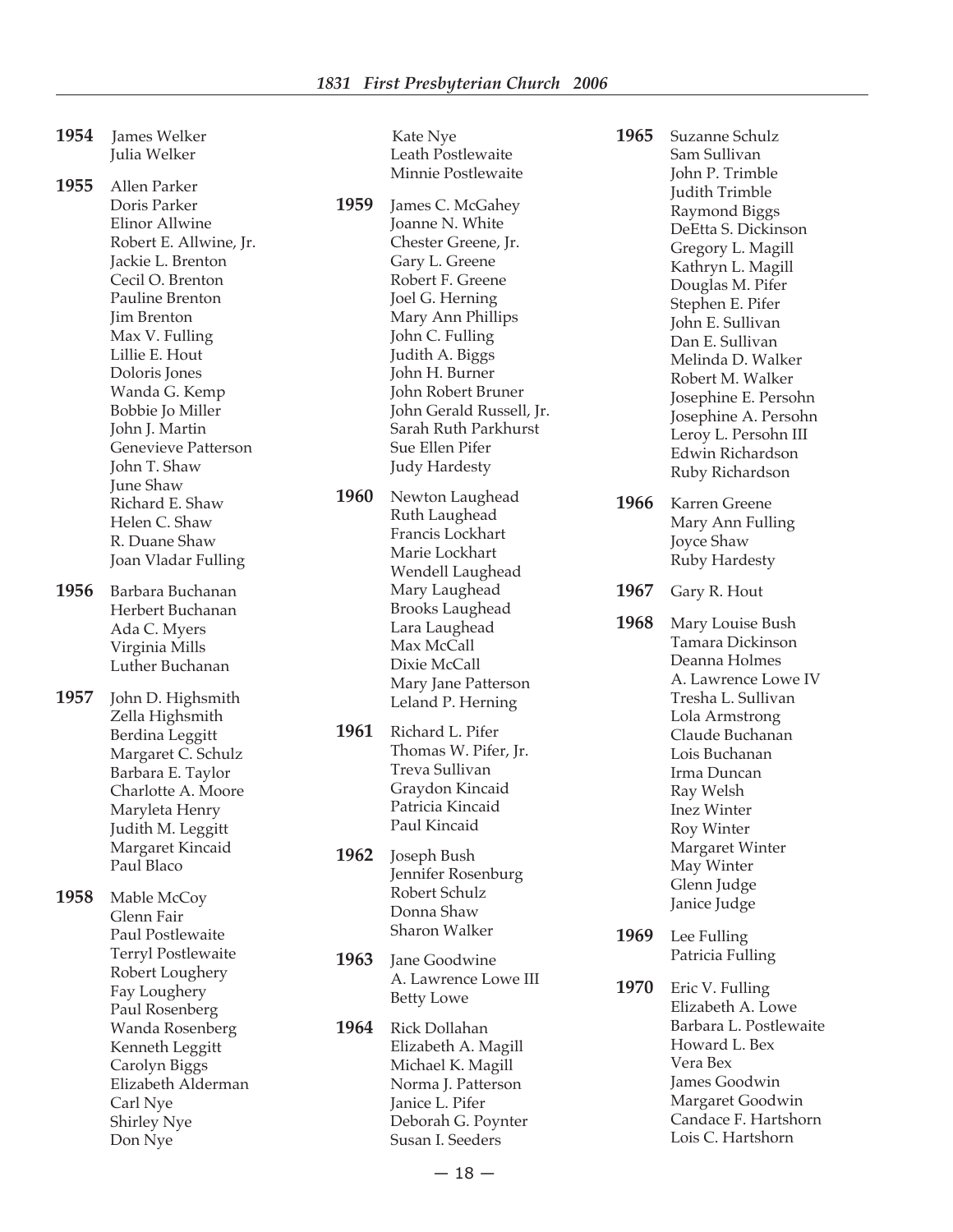**1980** Mary Green

 Sandra Ellis Carl Wilson Donna Wilson Michelle Wilson Timothy Wilson

**1982** Wayne Johnson

 Jean Manuell Emily Manuell

- **1971** Linda Russell Sandra Bryans
- **1972** Diana R. Biggs Bruce A. Fulling Kevin G. Klein Sally J. Klein Curtis Moore Jesse Godwin Foy Godwin
- **1973** Anna R. Simms
- **1974** David W. Fulling Kyle B. Fulling Miriam D. Hartshorn Todd A. Judge William B. Klein Pamela A. Postlewaite Janice Klein Jacqueline Grove James L. Fuller Cynthia L. Fuller
- **1975** E. J. Wiltrout Mrs. E. J. Wiltrout
- **1977** Robert S. Fulling J. Douglas Goodwine Scott A. Goodwine Cynthia A. Fulling Karen Klein Karen Pifer Maude Thompson
- **1978** Edward S. Bratton Margaret M. Bratton Timothy A. Judge Derek D. Shaw Kristen D. Shaw Stephen D. Fulling Cara L. Greene Chester L. Greene Sharon L. Trimble Debra L. Goodwine Amy B. Dart Todd E. Heckler Janice E. Fulling Karren Greene Billie Heckler Ty Heckler Charles Elder

**1979** Kathleen Kinciad

- Carol Johnson Johanna McCarter Ann Williamson Dawn M. Bryans Marilyn L. Fulling Robert R. Coates, Jr. John A. Postlewaite
	- **1983** Nancy J. Bex Darrell G. Bex Jeffrey L. Shaner Deedra J. Shaner
	- **1984** Rhonda Kirchhofer
	- **1985** Emily Vladar
	- **1986** Larry B. Biggs, Jr. Dara L. McCord
	- **1987** Kenneth Remington Louise Remington Edward Lawrence Miller Barbara Miller
	- **1988** Richard McCarty Charlene Vennard James A. Ellis Jada J. Spinner Pam Preston Laurel Preston
	- **1989** Carl E. McNair Joshua M. McNair Dustin R. Kennedy Tamara L. Fuller Lisa K. Fuller Angela D. Pifer Shannon E. Russell John D. Trimble Amanda L. Trimble Debra E. Fulling Dianna S. McNair William Kiracofe Jane Kiracofe David Winger
	- **1990** Linnie D. York Mary Burcham

 David L. Prince Debra L. Prince

**1991** Robert B. Prince Katrina R. Schifler Ashley M. Shaw James R. Bryans Brian G. Mendenhall Stephanie E. Fulling James R. Pifer Mark E. Shaw Jackie L. Shaw Jerry L. Wollam John Dee Sutton Paul Rosenberg Wanda Rosenberg

**1992** Larry B. Biggs Sharon Biggs

- **1993** Clint Bex Jeremy Ellis Valarie Fulling David Hemrich Elizabeth Hemrich Craig Williamson Margaret Page
- **1994** Jenny C. Criss Glenda Fulling Jack Pifer Brian D. Schifler
- **1995** Natasha D. Schifler Kristina M. Boyce Gary Williamson Donald Winter Letty Egebrecht Karen S. Hemrich
- **1996** Bonnie J. Criss Ben Pifer Kent Williamson Karren Greene Bradley P. Fulling Jon M. Kent Zachary D. McNair Bradley T. Pifer A. Kent Boyd
- **1998** Charles Elder Jesse R. Adams Megan A. Ellis Melinda J. Fulling Lauren A. Kiracofe Leigh A. Pifer Leslie A. Shaner